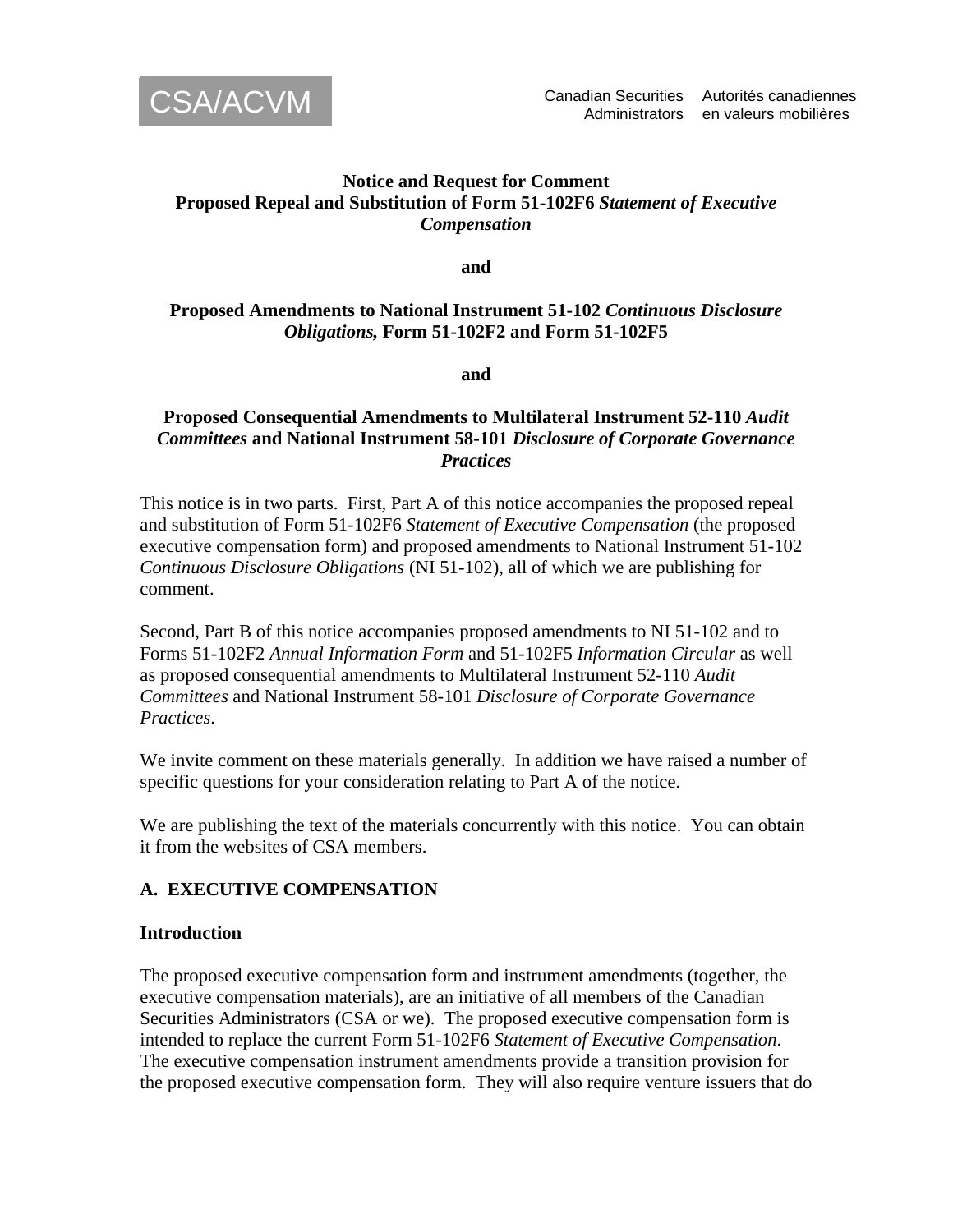not send a management information circular to their securityholders to file a completed Form 51-102F6.

The purpose of the executive compensation materials is to improve the quality and transparency of executive compensation disclosure. Greater transparency will allow users to assess the process by which compensation decisions are made at a company. It will also provide insight into a key aspect of a company's overall stewardship and governance.

The proposed executive compensation form will require reporting issuers to disclose all compensation awarded to certain executive officers and to provide this disclosure in a new format. Our intention in revising the form is to create a document that will present executive compensation information in a meaningful way, and that will continue to provide a framework for disclosure as compensation practices change over time.

If the proposed executive compensation form is adopted, it will replace the current form.

# **Background**

The requirements for executive compensation disclosure have not significantly changed since we introduced the current requirements in 1994. Since then, compensation practices have evolved and become increasingly complex. Under the existing requirements, investors are provided with fragmented compensation information, which makes it difficult for them to asses the total compensation paid to executive officers. Many reporting issuers are already providing executive compensation disclosure that goes beyond what is required by Form 51-102F6.

In August 2006, the Securities and Exchange Commission in the United States (the SEC) introduced new rules for executive compensation disclosure (the SEC rule). This rule substantially changes the requirements in this area and is intended to result in clearer, more comprehensive disclosure.

We have carefully considered the SEC rule in drafting the proposed executive compensation form. However, we do not propose to follow every aspect of the SEC's approach. In many areas, we have attempted to articulate our requirements in a less prescriptive manner. We have also considered factors specific to Canada where relevant. In some cases, this means we are proposing different disclosure than the SEC rule. We identify the differences between our proposal and the SEC's requirements in this notice.

### **Summary of significant changes to the disclosure requirements**

The proposed executive compensation form will expand disclosure of executive compensation in key areas. The most significant changes are:

i) For the first time, the summary compensation table includes a column showing the total compensation provided to each named executive officer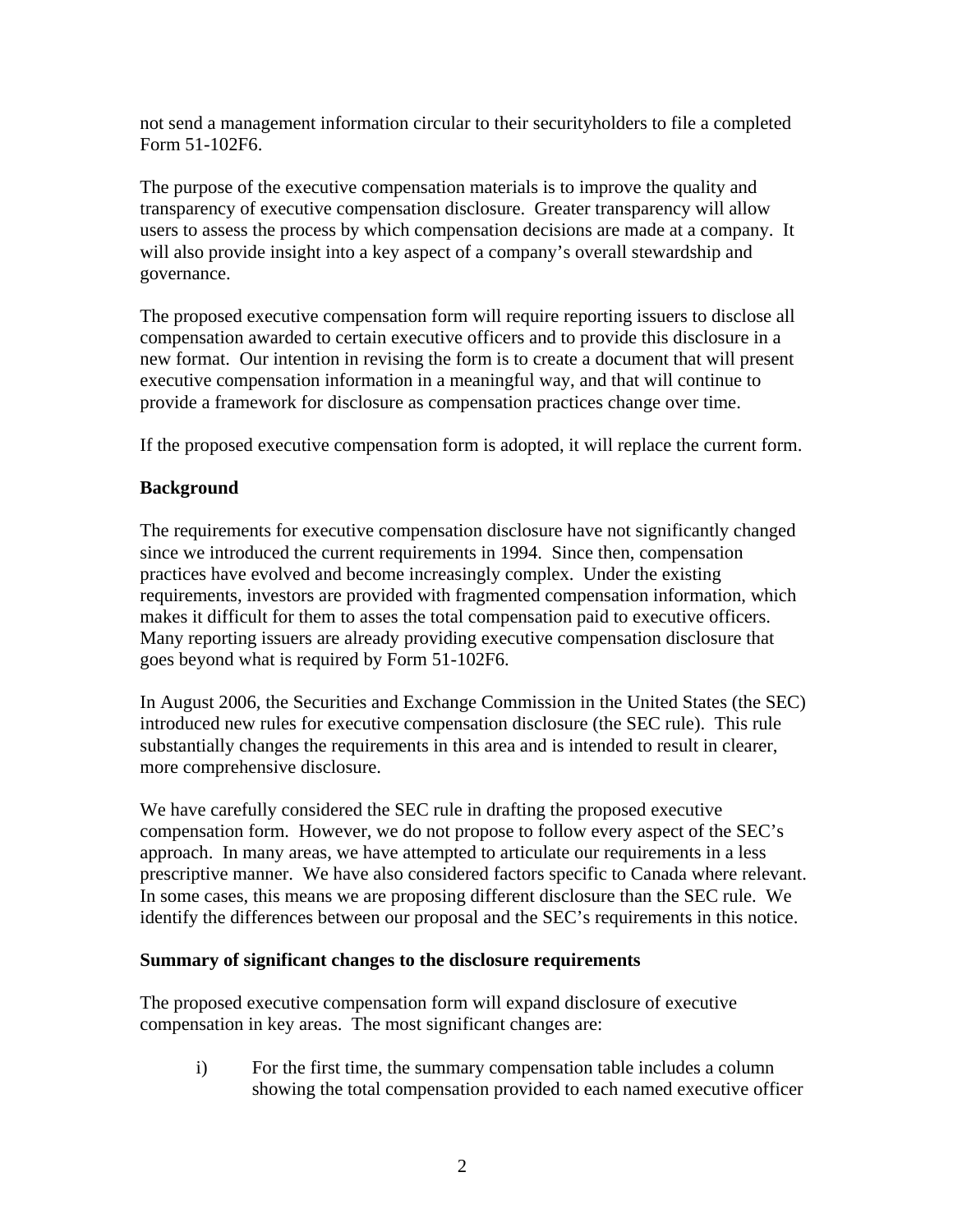(NEO). This will represent the total of the figures disclosed in all the other columns in the table.

- ii) A new compensation discussion and analysis section (CD&A) will explain the rationale for specific compensation programs for executives.
- iii) All equity compensation in the summary compensation table is disclosed on the basis of the compensation cost of these awards over the requisite service period, as reflected in a company's financial statements. This is a change from the current form, which discloses items such as stock and options according to the number of shares or other securities granted.
- iv) There is more specific disclosure of potential payments to NEOs upon termination of their position at the company, including more detail on retirement benefits.
- v) The proposed executive compensation form will require expanded disclosure of director compensation, including a summary table and equity disclosure similar to what is required for NEOs.

### **Summary and discussion of the proposed executive compensation form**

The proposed executive compensation form has nine parts.

### *Item 1 – General provisions*

(a) Definitions

Item 1 contains the definitions of terms and phrases used in the proposed executive compensation form and general instructions. A number of definitions are new because they correspond to additional items in the form.

The definition of "incentive plan" includes any plan providing compensation intended to serve as an incentive for performance to occur over a specified period. When applying this definition, many companies will find that items they previously would have included in the bonus column of the summary compensation table will now belong in the "non-equity incentive plan" column, or in the columns for stock or option awards.

The bonus column will now include any discretionary payments that do not relate to pre-determined performance conditions. This is a change from the current form, which distinguishes between bonus and long-term compensation based on the time period that a given award relates to. It will no longer matter whether an award is tied to a specific year or a longer period. If it contains specific performance factors that are identified and communicated to the executive, then the award is disclosed as a non-equity performance award. Bonuses are limited to discretionary items that do not involve any pre-determined performance criteria.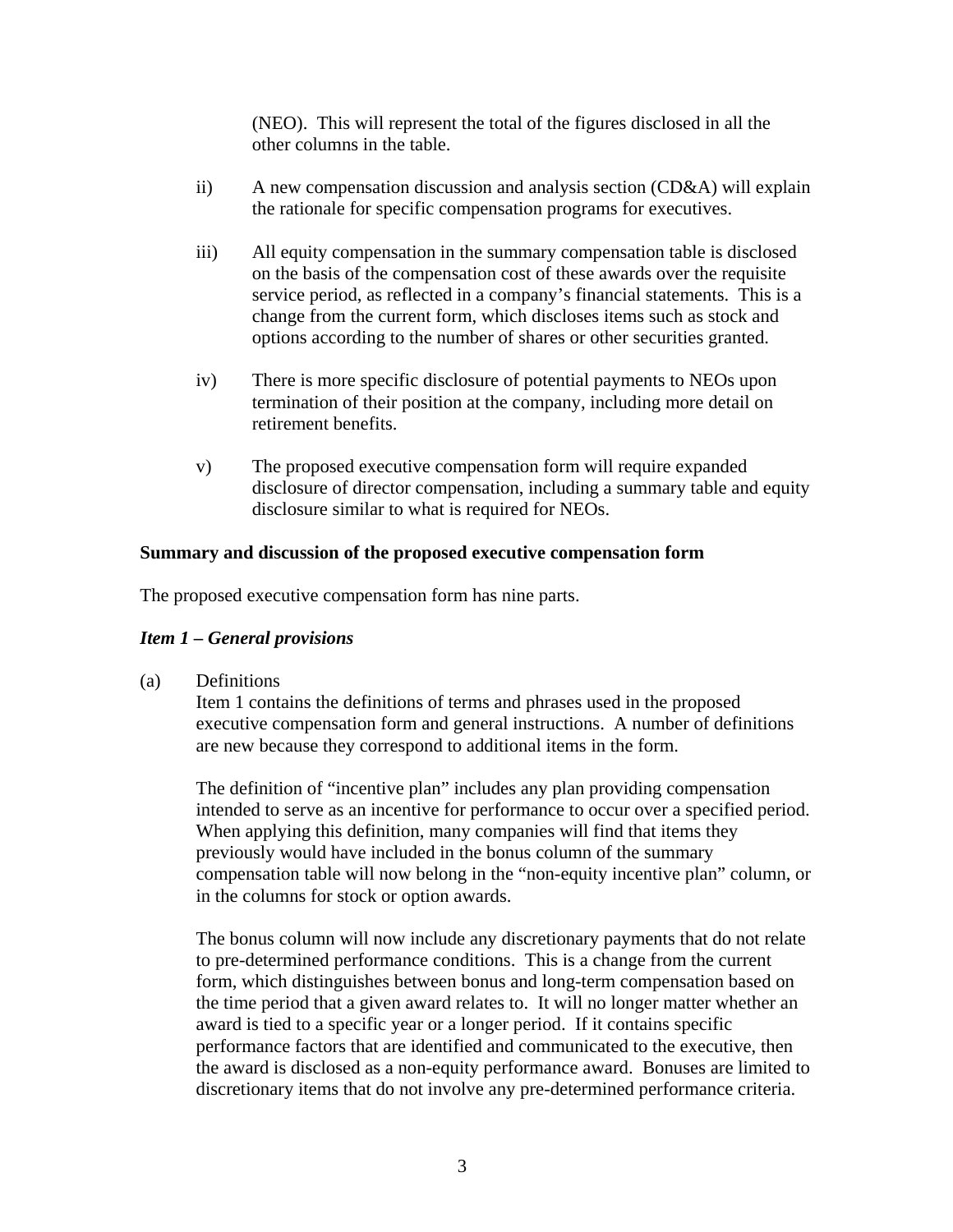#### (b) External management companies

We have provided additional instructions in item 1.4, paragraph 4 for external management companies. These instructions clarify that amounts paid to individuals acting in the capacity of a NEO that are not compensated directly by the company but by some other entity must be disclosed.

Non-corporate entities must disclose compensation paid to persons acting in the capacity of CEO, CFO or in other positions, even if technically they have no officers. We previously added most of this instruction to the existing form and have slightly expanded these instructions in the proposed executive compensation form.

(c) Prospectus disclosure

Item 1.4, paragraph 7 clarifies that if a company or other entity is a new reporting issuer, it does not need to provide information for completed fiscal years when it was not a reporting issuer.

However, we ask new reporting issuers to discuss the compensation objectives for the newly public company.

#### (d) Definition of NEO

We have retained essentially the same definition of "named executive officer" that exists in the current form. Both the CEO and CFO must be disclosed, regardless of their compensation. Up to three other executive officers must also be disclosed, if their total compensation is greater than \$150,000. This determination will now be made based on total compensation, rather than on salary and bonus.

The definition of "executive officer" is set out in section 1.1 of NI 51-102 and means an individual who is:

- (a) a chair, vice-chair or president;
- (b) a vice-president in charge of a principal business unit, division or function including sales, finance or production; or
- (c) performing a policy-making function in respect of the issuer.

The change in pension value in column (h) of the summary compensation table will be excluded from the calculation of total compensation for the purposes of identifying NEOs. The figure in this column may fluctuate significantly from year to year. It may even be a negative number in some years, depending on how the pension assets have been invested and are performing. As a result, this figure could have a distorting effect on the selection of NEOs to be included in the table.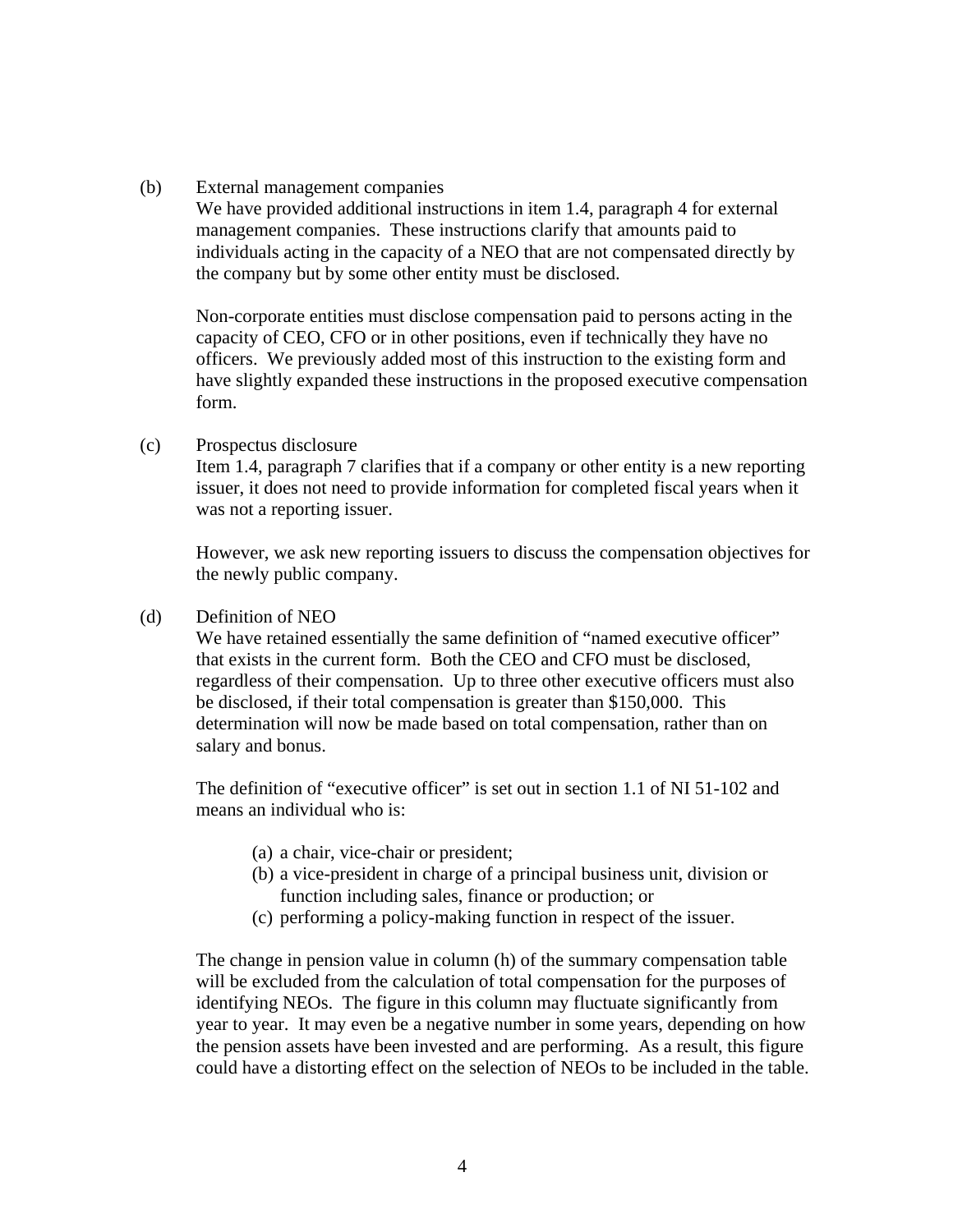There are other possible ways to present the compensation information for executive officers that we could have chosen. For example, one option would be to separately disclose the CEO and CFO, as the two most visible and influential executives at a company, and then provide aggregate disclosure for the remaining three (or other number of) executives. This approach would still provide a detailed breakdown for the top two executives, as well as insight into the total value transfer from the company to a broader group of executives. The information would be supplemented by the disclosure about the company's compensation objectives and philosophy contained elsewhere in the form.

We could have chosen to allow greater flexibility in selecting the individuals to be disclosed. For example, a company could determine the people disclosed in the form based on an assessment of each person's overall influence on policy-making within the company.

#### **Specific request for comment**

- 1. Will the proposed executive compensation form clearly capture all forms of compensation? Have we achieved our objective in drafting a document that will capture disclosure of compensation practices as they change over time?
- 2. Do you agree with our proposal not to substantially change the criteria for determining the top five named executive officers? Should it be based on total compensation or some other measure, such as those with the greatest policy influence or decision-making power at the organization?
- 3. Should information be provided for up to five people individually, or should the information be provided separately for the CEO and CFO, then on an aggregate basis for the remaining three named executive officers?

### *Item 2 - Compensation discussion and analysis (CD&A)*

(a) General

Item 2 requires a discussion and analysis of the executive compensation provided to NEOs in the most recently completed financial year. The purpose of this analysis is to provide the context for the detailed compensation numbers that are set out in the tables in the proposed executive compensation form. We identify six key principles that reporting issuers must discuss, as well as a number of examples of the types of issues that they could address when explaining those principles. Part of the discussion will involve describing what compensation could have been under different performance scenarios.

We have tried to ensure that the principles are sufficiently broad to capture key strategic information and to remain relevant as compensation practices change. The examples provided in the instructions to the CD&A are illustrative and are not meant to represent an exclusive list of items to be discussed. The CD&A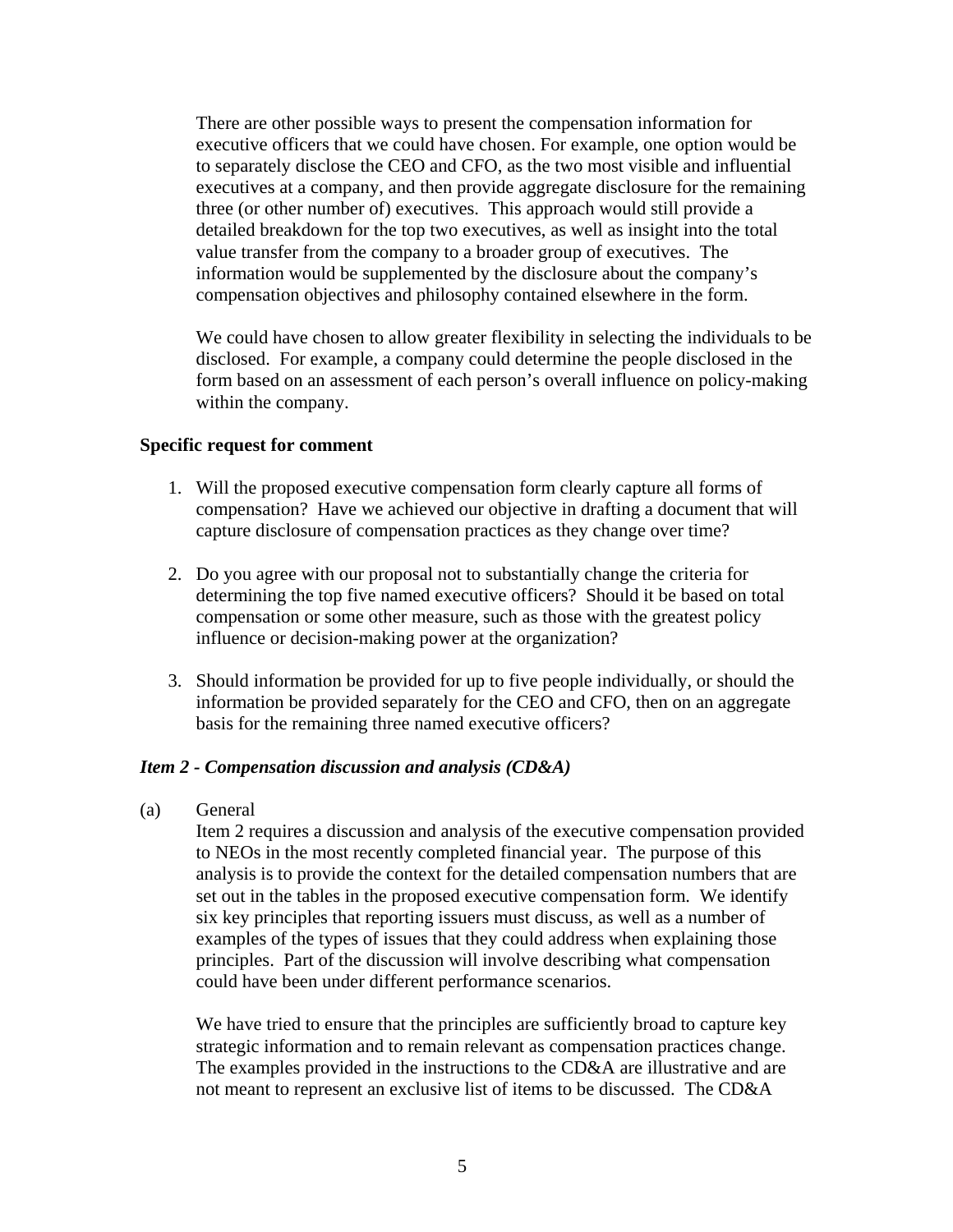should contain a meaningful analysis of factors relevant to the actual compensation decisions made at your company. Boilerplate language should be avoided.

#### (b) Performance graph

Companies that are not venture issuers must include a performance graph in their CD&A that illustrates their cumulative total shareholder return over the last five most recently completed fiscal years compared to the cumulative total return of at least one broad equity market index. This is essentially the same requirement that is under item 10 of the current form. However, we propose requiring an additional level of analysis that will explain how the trend shown by the graph compares to the trend in the company's compensation to executives over the same period.

As is currently the case, we do not propose to require venture issuers to include the performance graph in their compensation disclosure.

#### (c) Corporate governance disclosure

When drafting the CD&A companies should consider the disclosure they have provided in Form 58-101F1 or Form 58-101F2 under National Instrument 58-101 *Corporate Governance Disclosure*. These forms specifically address the process the board of directors uses to determine executive compensation.

(d) Targets

We require companies to disclose specific quantitative and qualitative performance-related factors for NEOs. In our view, this information is important for readers to fully understand how executive pay relates to company performance. However, companies do not have to disclose targets if this would result in competitive harm to the company.

For example, where a target is based on an objective measure, such as the company's stock price, it should generally be disclosed. In this case, the measure is readily available to the public and is unlikely to result in competitive harm if it is identified as being linked to executive performance.

However, if the target is based on more subjective, internal processes, then it might be appropriate to provide a narrative description of the target, rather than a specific figure. If a target is not specifically disclosed, companies must identify the percentage of an executive's total compensation that relates to the undisclosed target.

#### (e) Option grants

We included an instruction for companies to disclose practices related to granting options and whether executives are involved in determining who is awarded options.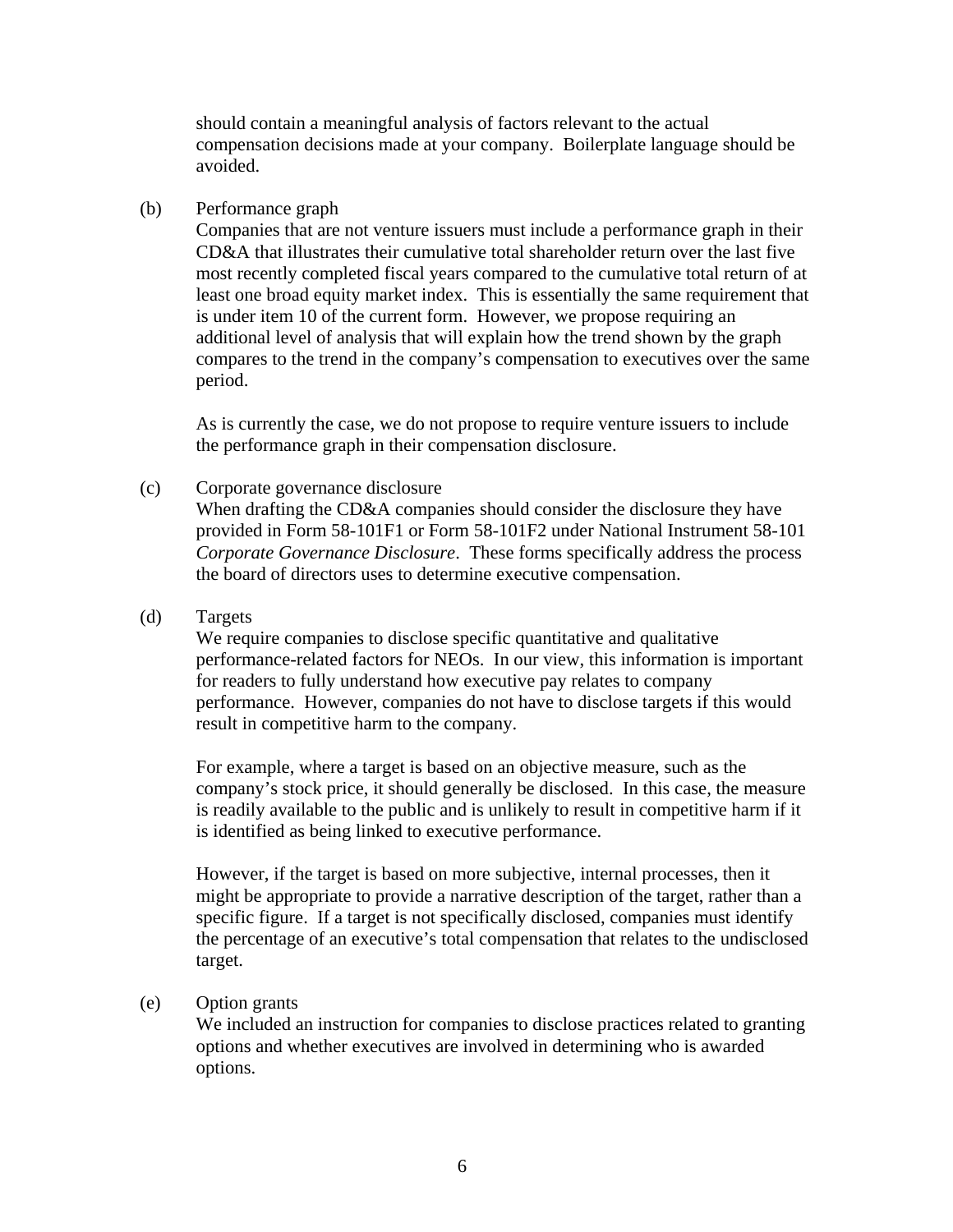#### **Specific request for comment**

- 4. Will the proposed CD&A requirements elicit a meaningful discussion of a company's compensation policies and decisions?
- 5. Should we require companies to provide specific information on performance targets?
- 6. Will moving the performance graph to the CD&A and requiring an analysis of the link between performance of the company's stock and executive compensation provide meaningful disclosure?

### *Item 3 - Summary compensation table*

(a) General

Item 3 requires companies to complete the summary compensation table for NEOs. Consistent with the current requirements, the revised table requires disclosure of compensation for each of the company's last three completed fiscal years. This table will serve as the principal disclosure vehicle for executive compensation. It will also be accompanied by a narrative description of any material factors that are necessary to understand the information in the table.

(b) Salary and bonus

These columns will include salary and bonus executives earn in a given year, including any salary and bonus earned, but for which payment is deferred. Any salary or bonus that an executive foregoes for equity or other compensation is also included in the salary or bonus column. A footnote to the summary compensation table will identify any non-cash compensation that is received instead of salary or bonus.

Some payments that companies would previously have included in the bonus column may now fit in the non-equity compensation column of the table.

The new definition of 'incentive plan' includes any plan that is intended to serve as an incentive for performance over a specified period, even if only for a year or less. This means a plan that includes specific performance objectives, whether for a short or long period, will not be considered a bonus. Payments that are purely discretionary will continue to be reflected in the bonus column.

#### (c) Plan-based awards

The next three columns in the table (stock awards, option awards and non-equity incentive plan compensation) relate to equity and other plan-based awards. These columns are new and capture the dollar value of each award recognized for financial statement reporting purposes (for stock and option awards), or on the date earned (for non-equity incentive plan awards), rather than the number of securities granted as is currently required.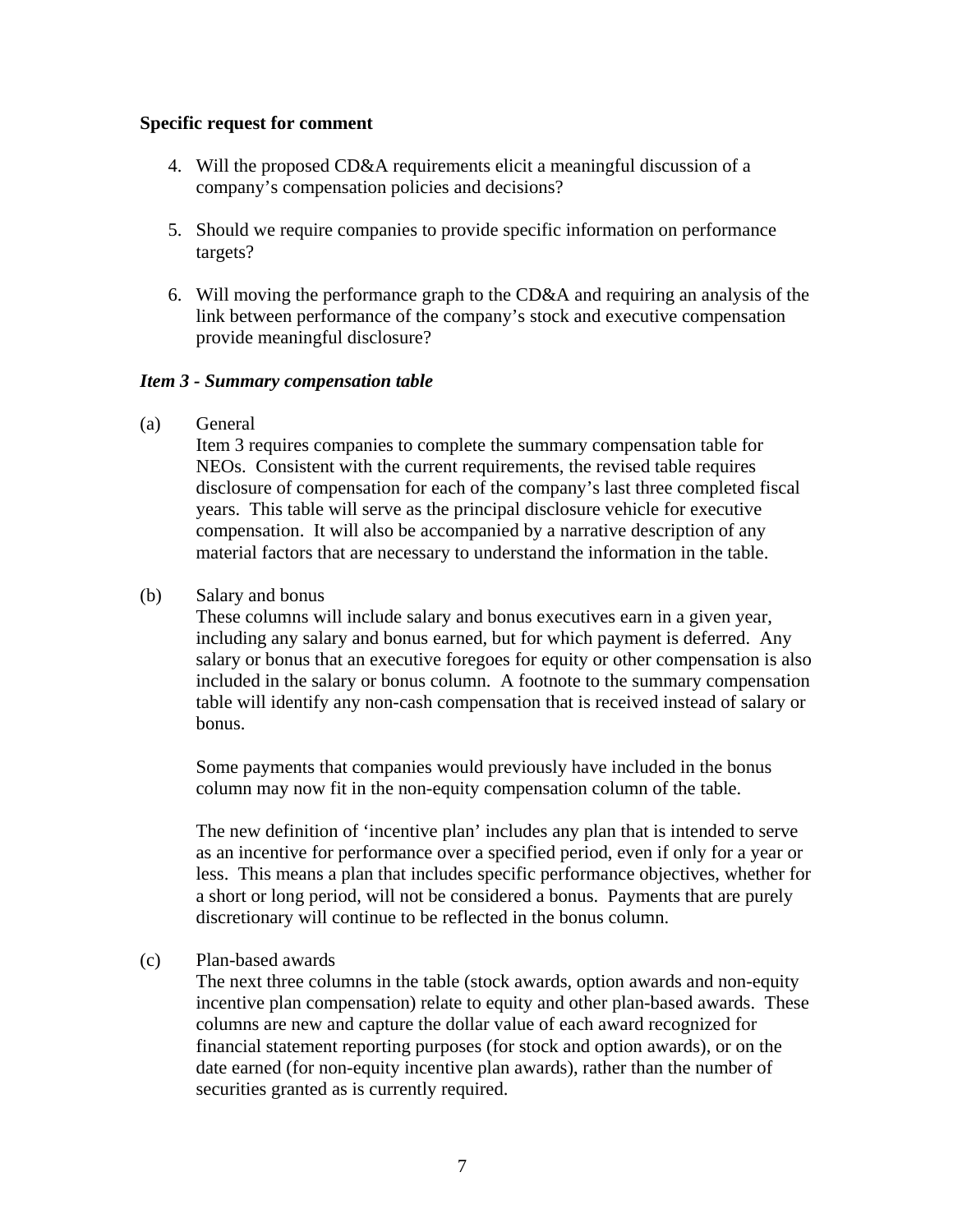The stock awards column (column (e)) discloses stock-related awards that derive their value from the company's equity securities or allow settlement by issuance of a company's equity securities. This includes instruments such as restricted stock, restricted stock units, phantom stock or units or any similar instruments.

The options awards column (column (f)) includes options, stock appreciation rights, and similar equity-based compensation instruments that have option-like features. As with stock awards, the value disclosed is the compensation cost of option awards as they vest over the requisite service period.

The awards in both columns must be valued using the same methodology and assumptions used for determining the compensation cost of these awards as reported in the company's financial statements.

(d) Non-equity incentive plans

Column (g) reports the dollar value of all other amounts earned through nonequity incentive plans. It includes awards for which the relevant performance measure under the plan is not based on the price of the company's securities, or that will not be settled by the issuance of the company's securities. Amounts will be disclosed in this column when they have been earned.

This column will also include any earnings (such as interest or dividends) on outstanding non-equity incentive plan awards, which will be identified in a footnote to the table.

#### (e) Change in Pension Value

Column (h) has been created to disclose the increase in the actuarial present value of the NEOs accumulated benefit under all defined benefit and actuarial plans (including supplemental plans).

The amounts included in this column will be included in the total compensation number, but will be excluded from the calculation of total compensation for determining the highest paid executive officers who must be included in the table. This is because the actuarial value of a pension plan can fluctuate significantly from year to year, which could have a disproportionate impact on determining who the five highest paid officers are in a given year.

Any amount attributable to the defined benefit and actuarial plans that is a negative number will not be reflected in the amount reported in the column, but should be disclosed in a footnote.

Instead of disclosing the total change in actuarial value, another possibility would be to distinguish between the portion of actuarial value that is attributable to compensatory elements of a defined-benefit pension plan, such as the service cost to the company, and those elements that relate to non-compensatory factors such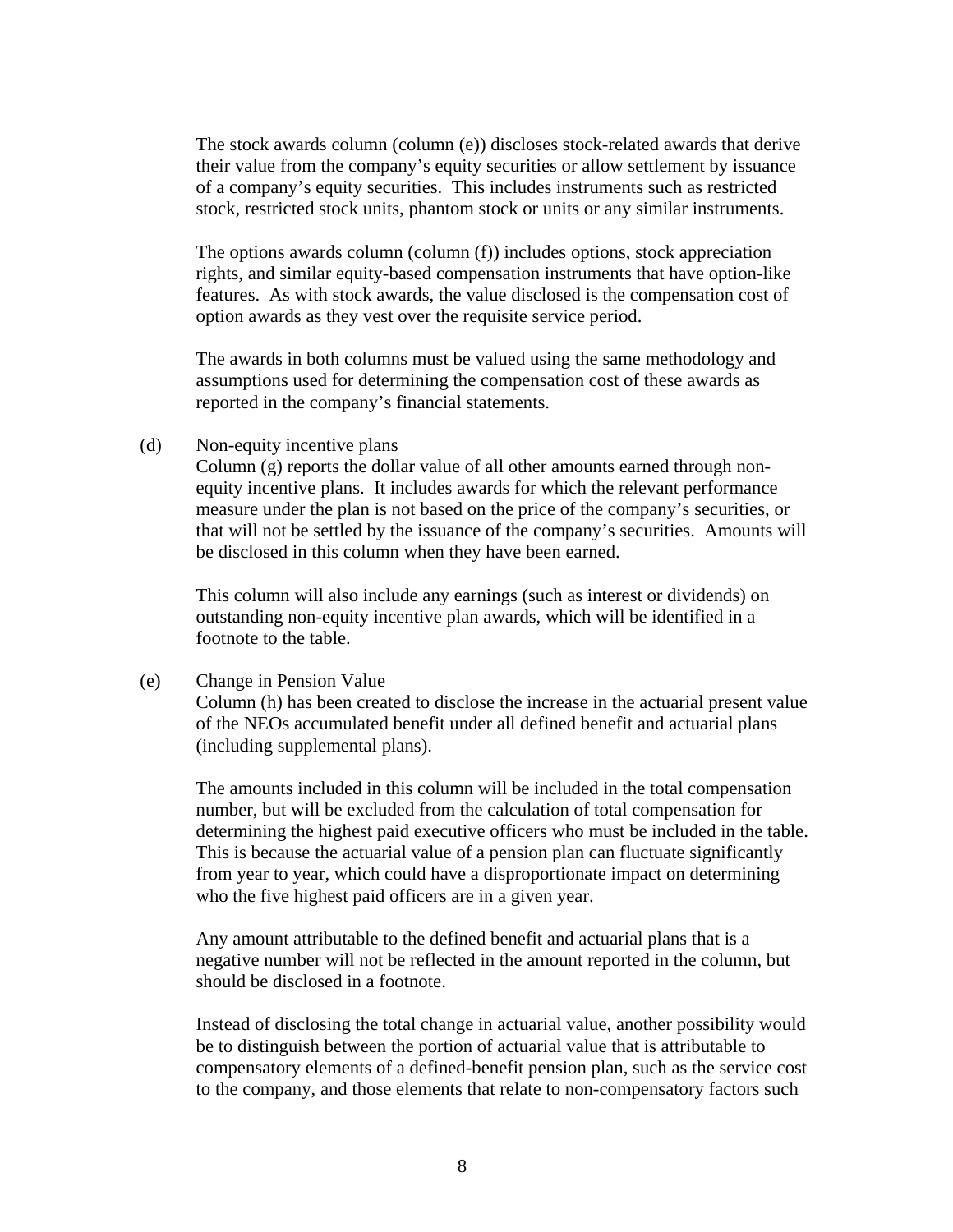as a change in interest rates. Disclosure could focus solely on the elements that reflect actual compensation to an executive.

However, similar to the SEC's approach, we concluded that it was most appropriate to require disclosure of the entire amount of the increase in pension value since this more accurately reflects the company's liability.

#### (f) All other compensation

This column discloses all other compensation that is not required in any other column of the table. Consistent with current requirements, perquisites and personal benefits must be included in this column, along with a number of other items. We clarify that all items that do not fit into any other column must be included in this column, including potentially significant payments, such as any amounts paid to a NEO at or following termination.

The threshold for disclosing perquisites and other personal benefits has not changed. We plan to retain the current standard for valuing perquisites and other personal benefits based on aggregate incremental cost to the company. Perquisites and other personal benefits are currently disclosed, unless the aggregate amount of this compensation to a NEO is less than \$50,000 and 10% of the total annual salary and bonus of the NEO for the financial year.

Each perquisite or other personal benefit exceeding 25% of the total perquisites and other personal benefits reported for a NEO must also be identified by type and amount in a footnote to the column.

This is an area where we differ from the SEC. The SEC has lowered its threshold for disclosing perquisites to \$10,000.

Although we have not changed the existing test for perquisite disclosure, a greater number of perquisites may be captured under the proposed executive compensation form. This is because of the potential change to the items included in the bonus column. Under the proposed executive compensation form, a bonus is limited to purely discretionary payments. Any payment that relates to preestablished performance factors that are communicated to a NEO will now be considered non-equity incentive plans for the purposes of the summary compensation table.

As a result, there may be less compensation reported in the bonus column and thus the amount of compensation used to determine perquisite disclosure may also be reduced. This could mean more perquisites will be caught by the existing threshold test.

In considering whether something is a perquisite, we are proposing a similar test to the SEC's approach. Companies should consider whether an item is integrally and directly related to an executive's duties. This is a narrow test that focuses on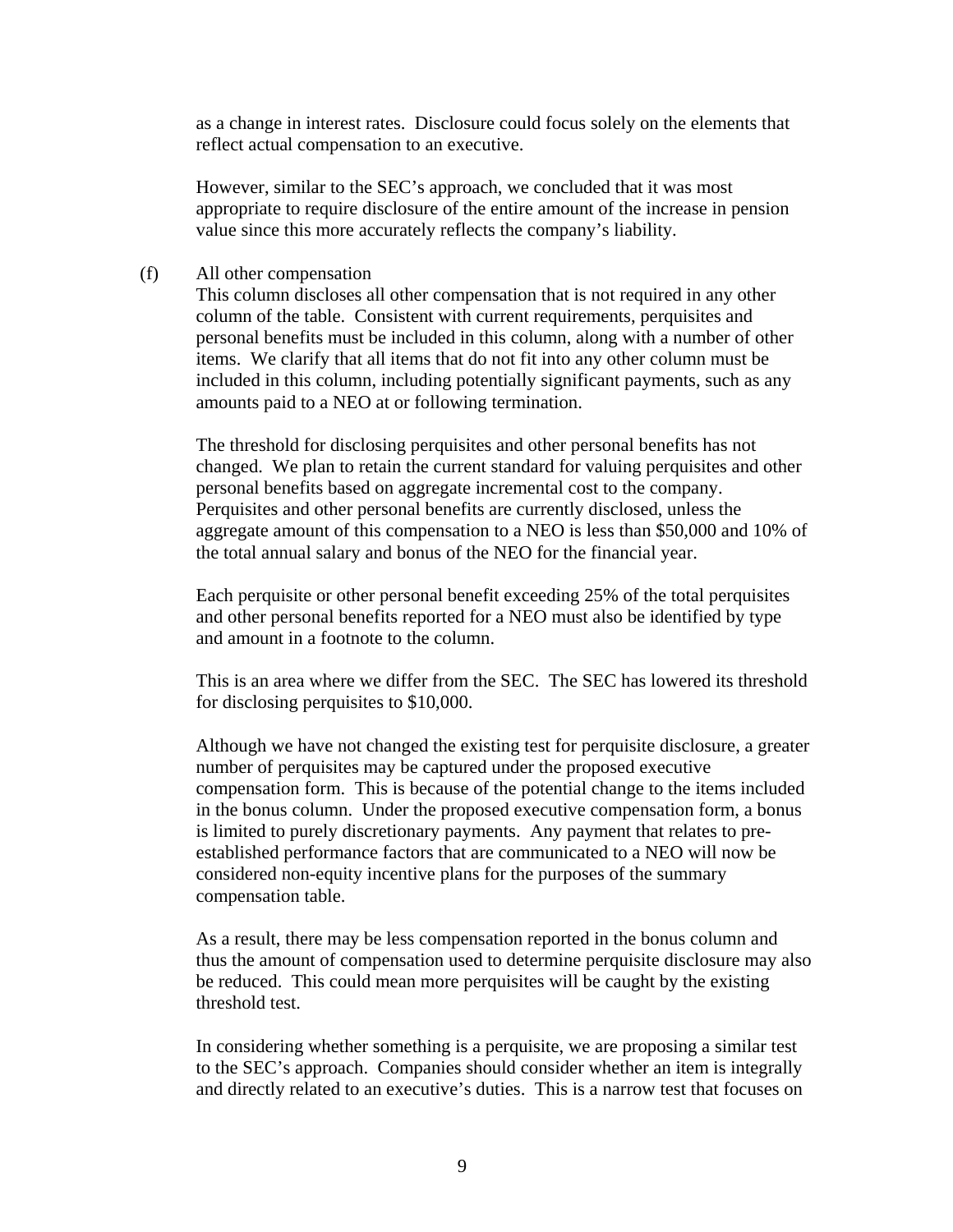whether the item is required by a person to do his or her job. If it is, the item is not a perquisite. For example, a wireless device that allows the person to remain in contact with work when away from the office could be considered integrally and directly related to a person's job. Even though the person could also use the device to send personal email, it would not be considered a perquisite if it is necessary for that person to do his or her job.

Where the item is not integrally and directly related to a person's job, companies must consider whether the executive receives a personal benefit from the item that is not generally available to all employees. If something confers a personal benefit and is not integrally and directly related to the job, the item is a perquisite, even if it also had a business purpose or is beneficial to the company. For example, transportation to work provided by the company that is not available to all employees could be a perquisite.

If an item is not integrally and directly related to job performance and provides no personal benefit to a NEO, it is not considered a perquisite. For example, if an executive uses a club membership solely for business purposes without any personal benefit, the club membership is not considered a perquisite, even though it is not integrally and directly related to performance of duties.

(g) Total compensation

We have added a new total compensation column (column (j)). This column aggregates the total dollar value of each form of compensation quantified in the other columns. To arrive at a total compensation number, companies must determine the fair value of all non-cash forms of compensation.

(h) Grants of equity awards

 Immediately following the summary compensation table, companies must disclose the value of all stock and options awarded to a NEO during the last fiscal year. This value will be dollar value of each award on the date of grant, as determined by section 3870 *Stock-based compensation and other stock-based payments* of the Handbook. This disclosure will give readers a clear idea of the total amount of equity compensation that a company decided to award to its top executives in the past year. Some of this compensation will be subject to performance-based or vesting conditions and may never be received by the executive. The amounts that do vest will be reflected in the summary compensation table.

#### **Specific Request for Comment**

7. Should the summary compensation table continue to require companies to disclose compensation for each of the company's last three fiscal years, or is a shorter period sufficient?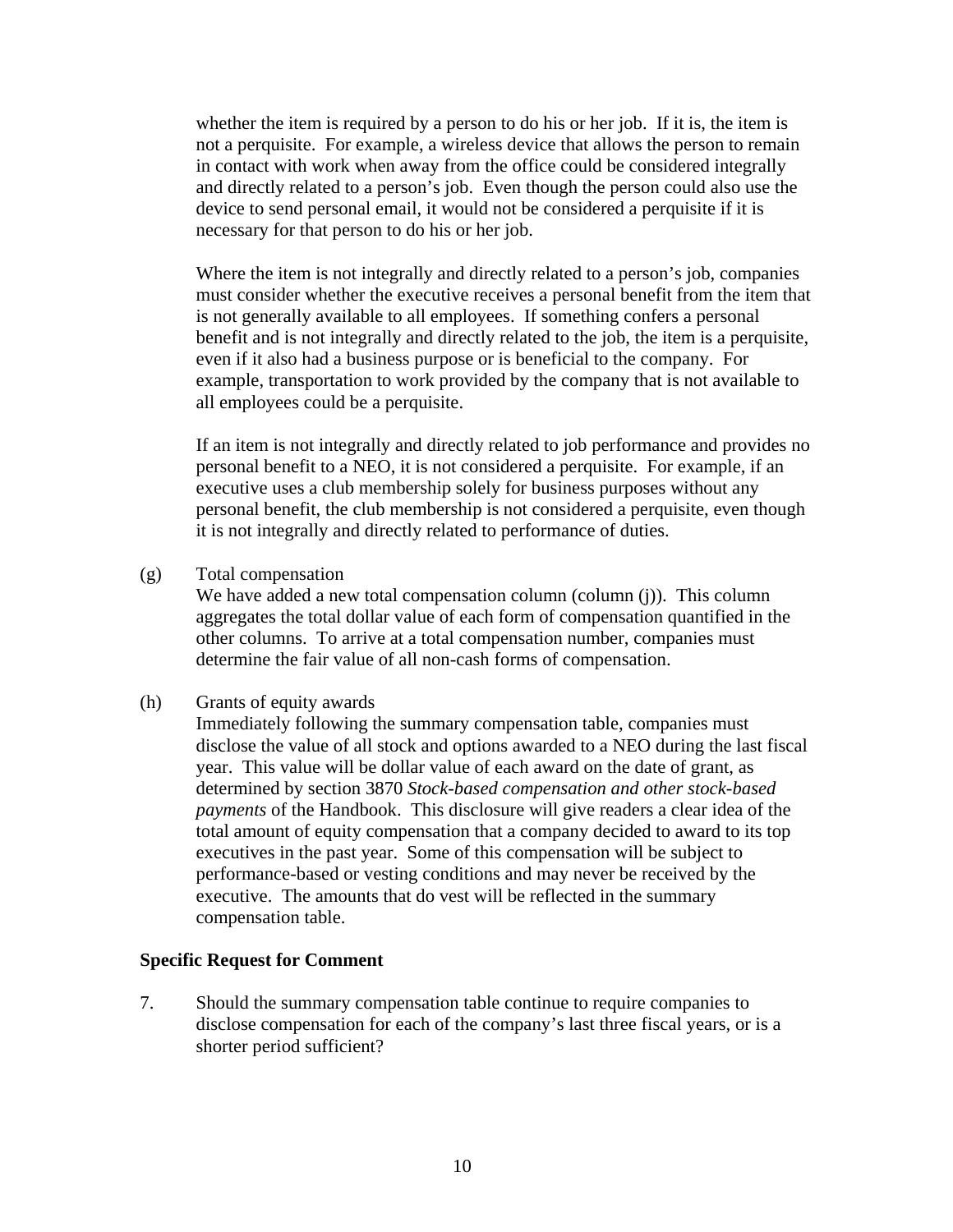- 8. Do you agree with the way bonuses and non-equity incentive plans will be disclosed in the summary compensation table?
- 9. Do you agree with the proposed disclosure of equity and non-equity awards? Are the distinctions between the types of awards and how they will be presented clearly explained?
- 10. Is it appropriate to present stock and option awards based on the compensation cost of the awards over the service period? If no, how should these awards be valued?
- 11. Should the change in the actuarial value of defined benefit pension plans be attributed to executives as part of the summary compensation table?
- 12. Should we include the service cost to the company in the summary compensation table instead of the change in actuarial value or in addition to it?
- 13. Have we retained the appropriate threshold for perquisite disclosure given the changes to compensation amounts included in the bonus column of the summary compensation table?
- 14. Should we provide additional guidance on how to identify perquisites?
- 15. Will a total compensation number calculated as proposed provide investors with meaningful information about compensation?
- 16. Will the disclosure of the grant date fair value of stock and option awards, along with the disclosure provided in the summary compensation table, provide a complete picture of executive compensation?

# *Item 4 – Equity-based awards*

Item 4 requires reporting issuers to disclose specific information about equity and nonequity awards in two new tables. For equity awards, the first table will require companies to disclose:

- Information on outstanding options, including the number of securities underlying these options, the exercise prices and expiry dates;
- the value of unexercised in-the-money options, and
- information on outstanding stock awards, including the market value of shares or other rights that have not vested as at the most recently completed financial year for each NEO.

A second table will show any amounts a NEO realized during the year from exercising option awards and from the vesting of stock and similar awards.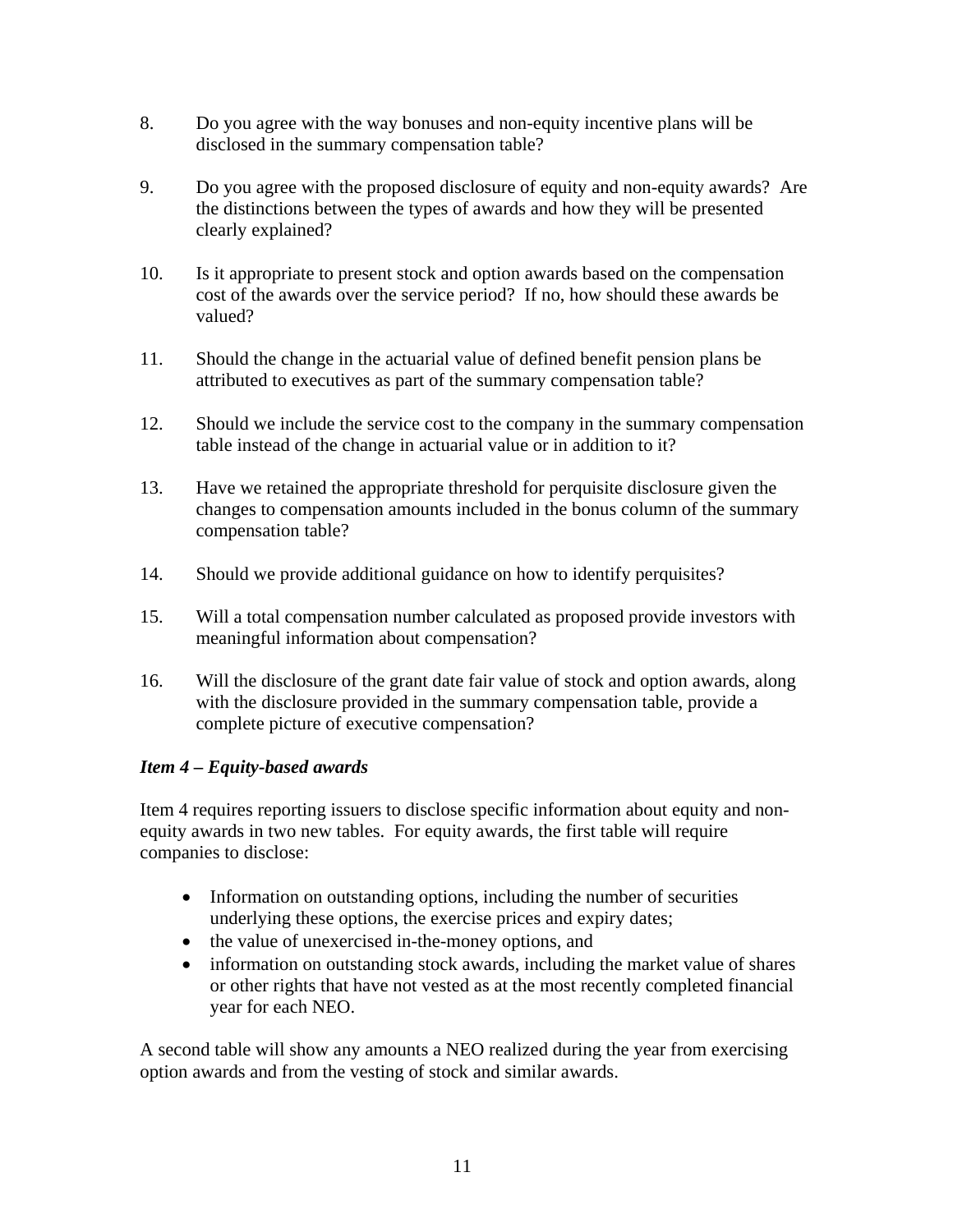The purpose of these tables is to give investors information about the position of outstanding options (both in and out-of-the money), as well as the value accrued to and realized by NEOs during the last year. We think this information will provide a clearer picture of what has happened to a given award after it was disclosed in the summary compensation table.

# *Item 5 – Plan-based awards*

Item 5 requires companies to explain, in narrative form, the material terms of all awards, both equity and non-equity. In this section, in addition to explaining the terms of the option and stock awards disclosed in the table, companies must provide information about non-equity incentive plan awards, including information on estimated future payouts under these plans (threshold, target and maximum amounts). Companies may aggregate information for different awards that have substantially the same terms.

For both Item 4 and Item 5 we have diverged from the SEC's approach. While the SEC rule requires the same number of tables in addition to the summary compensation table, the SEC tables include greater detail with respect to the grant of each award, outstanding equity awards at fiscal year-end and outline option exercises and stock vested in the last fiscal year.

Our approach may not capture all of the detail required by the SEC rule. For example, we will not require tabular disclosure of the date of each equity grant or the potential payouts under equity awards. However, companies should use the narrative discussion that follows the table to disclose any material terms of these awards, including such items.

By taking a condensed approach to this information, we are attempting to focus on the elements that are most relevant to investors. We believe that too much detail in the tables could reduce the overall efficacy of the compensation disclosure.

# **Specific Request for Comment**

17. Is the information a company will provide in the tables required by Item 4 the most relevant information for investors? Do you agree with our decision to take a different approach to the SEC? Could material information be missed by this approach?

# *Item 6 - Retirement plan benefits*

We are proposing a new table that will disclose the details of all defined benefit retirement plans, including the present value of the accumulated benefit.

This table is a significant change from the current disclosure requirements for executive pensions. Many have criticized the existing table because it simply discloses benefit entitlements for specified compensation levels and years of service, without regard to the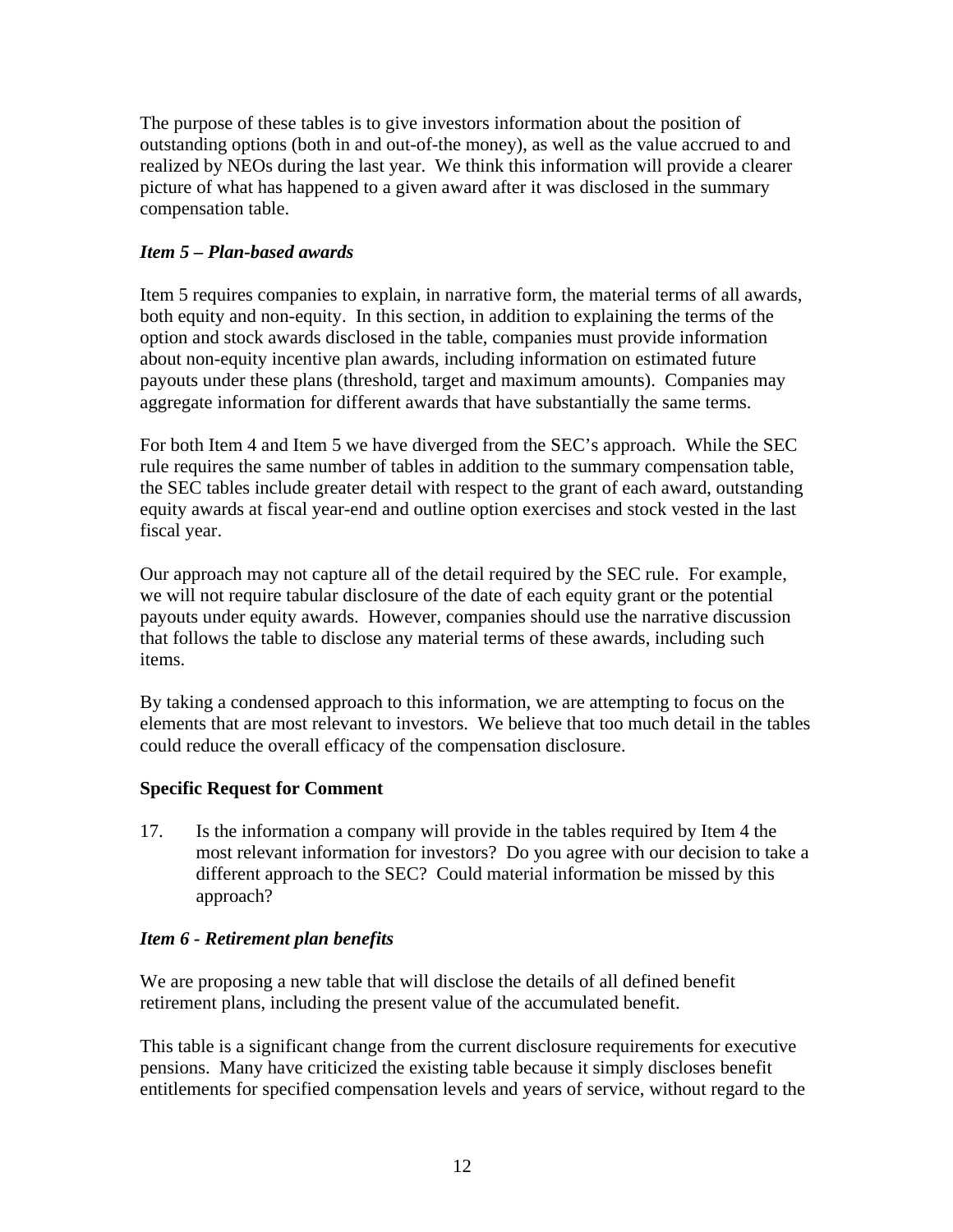actual circumstances and potential benefit entitlement of specific executives. We think the proposed new table will improve transparency in this area.

In addition to the disclosure for defined benefit pension plans, the SEC also requires new disclosure of deferred compensation and defined contribution plans in a table. We do not propose to require this tabular disclosure. Instead, we are asking companies to explain, in narrative form, the material terms of any of these plans.

Our understanding is that these types of compensation plans are not as prevalent in Canada as they are in the United States, partly because the tax treatment of these plans is not as flexible in Canada. As a result, we feel that sufficient information will be captured in the summary compensation table and additional narrative disclosure in this section of the form.

# **Specific Request for Comment**

18. Should we require supplemental tabular disclosure of defined contribution pension plans or other deferred compensation plans? Is a breakdown of the contributions and earnings under these plans necessary to understand the complete compensation picture?

# *Item 7 - Termination and change of control benefits*

Item 7 requires companies to provide detailed disclosure of payments made to NEOs that are related to their termination or a change of control of the company. The item will require disclosure of the material terms of any written or unwritten agreements that provide for payments to a NEO at termination. Termination will mean resignation, severance, retirement, constructive termination of a NEO, a change of control of the company or a change in a NEO's responsibilities.

Companies will now have to provide estimated annual payments and benefits that NEOs would receive under various termination scenarios. When calculating these payments, companies should assume that:

- the triggering event took place on the last business day of the company's last completed financial year and
- the price per share was the closing market price of the company's securities on that day.

This item will require companies to provide more disclosure about payments to executives at termination than is currently required. This may require companies to provide estimated payments for a number of potential termination scenarios. However, these payments can represent substantial obligations of the company that should be clearly identified and quantified.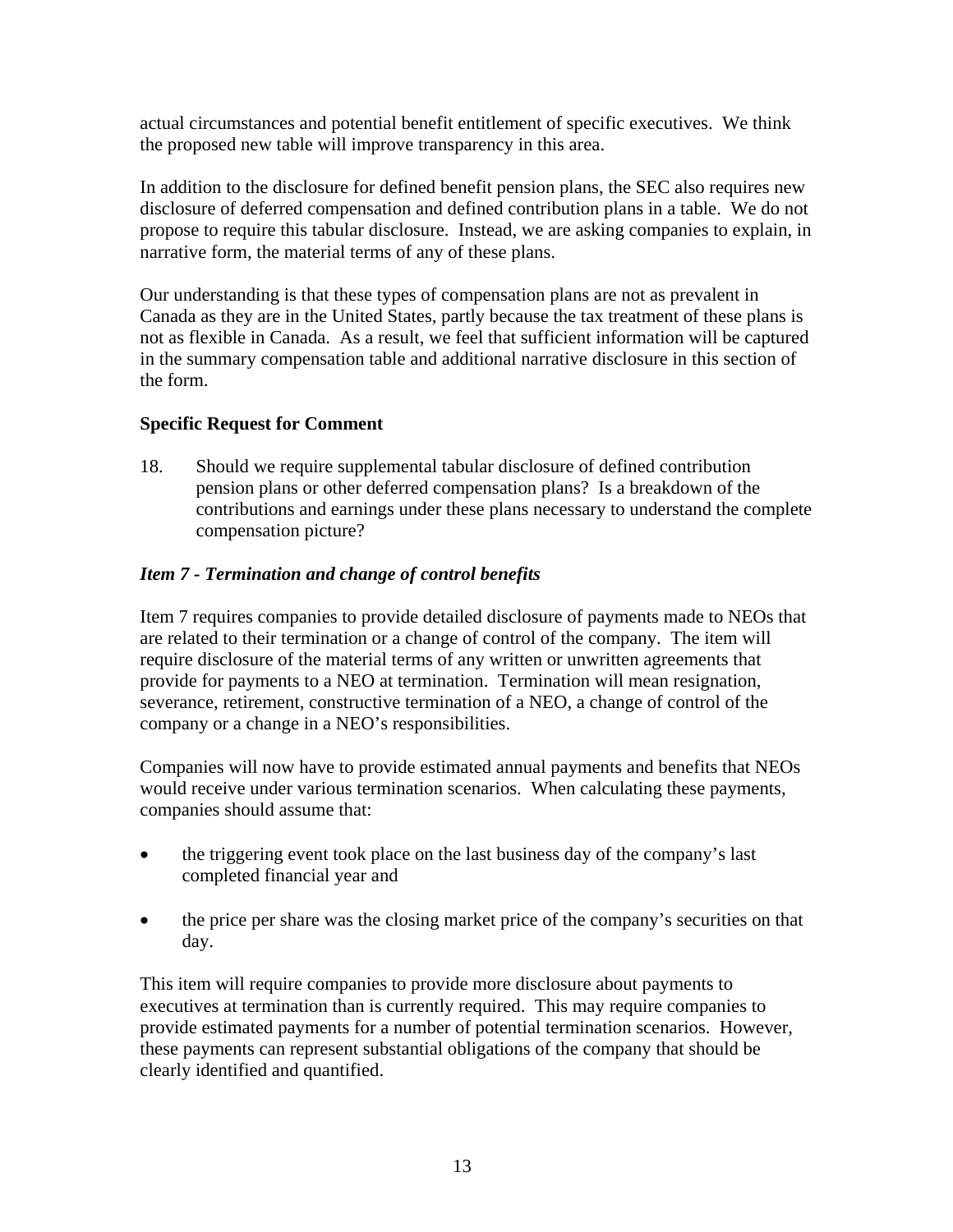We confirm in the proposed executive compensation form that when a NEO received some type of termination payment during the last fiscal year and is no longer serving as a NEO, the only disclosure that needs to be provided under this item relates to the actual triggering event that occurred for that NEO.

### **Specific request for comment**

- 19. Should we require estimates of termination payments for all NEOs or just the CEO?
- 20. Will it be too difficult to provide estimates of potential payments under different termination scenarios? Should we only require an estimate for the largest potential payment to the particular NEO?

# *Item 8 – Director compensation*

Item 8 introduces a new table of director compensation. This table is similar to the summary compensation table for executives. It will provide a more complete picture of director compensation than is currently required. We will also require companies to provide the same disclosure about equity-based and plan-based awards for directors that will be required for NEOs.

Over the years, compensation for directors has become more complex. While directors at one time may only have received straightforward payments for attending meetings, today it is not uncommon, for example, for directors to receive stock options. The proposed new disclosure will improve transparency in this area.

# **Specific Request for Comment**

21. Will expanded disclosure of director compensation provide useful information?

# *Item 9 – Companies reporting in the United States*

We have retained the accommodation for SEC issuers in the proposed executive compensation form. Item 9 permits SEC issuers to satisfy the requirements of the proposed executive compensation form by providing the information they are required to file with the SEC. However, this is not available to companies that qualify as foreign private issuers in the United States.

### **Other major issues considered**

(a) Location of the disclosure

We considered a number of possibilities for the appropriate location of executive compensation disclosure. Historically, it has been included in the management information circular that is distributed to shareholders before a company's annual meeting.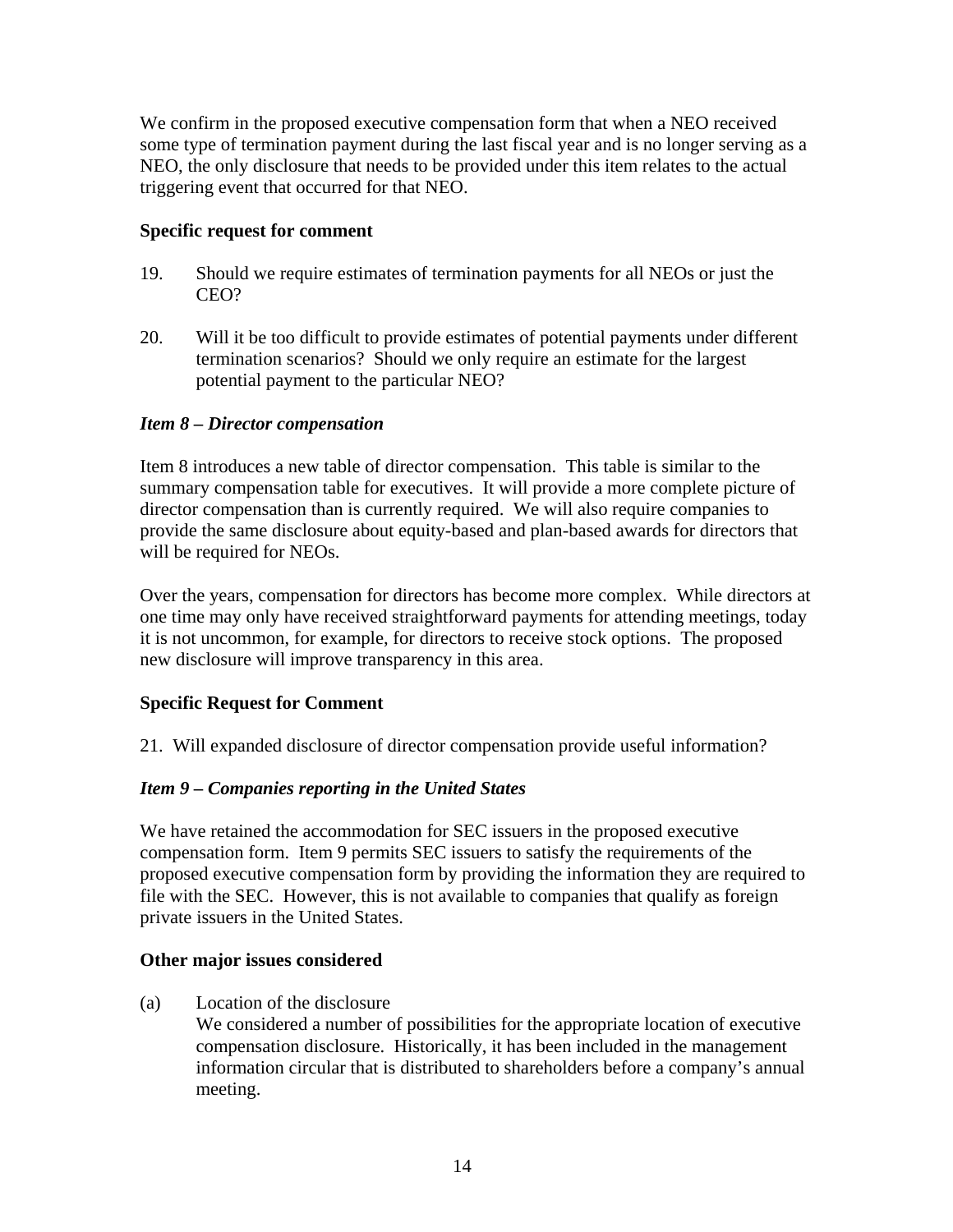We considered requiring companies to include part or all of the executive compensation disclosure in their annual management's discussion & analysis (MD&A). In some ways, the MD&A could be the most logical place for compensation disclosure because it might promote a closer scrutiny of how compensation reflects company performance. During our consultations, many expressed concerns that this approach would present timing problems for companies. The MD&A is usually prepared at the time the financial statements are filed, which is typically before compensation decisions are finalized.

Questions were also raised about the suitability of having the executive compensation disclosure be subject to the certificates required by National Instrument 52-109 *Certification of Disclosure in Issuers' Annual and Interim Filings* (NI 52-109). By including this information in the MD&A, it would automatically become part of the information covered by these certificates. The SEC is requiring the CEO and CFO to certify the CD&A in accordance with s. 302 of the Sarbanes-Oxley Act.

We propose that the disclosure remain in the management information circular for the time being. We will continue to consider whether this is the most appropriate place for companies to present executive compensation information to investors and may revisit this issue in the future.

We are not proposing to require certification of any part of the executive compensation disclosure at this time. We decided that the CD&A should be a report of the group ultimately responsible for determining executive compensation, namely the board of directors or a compensation committee of the board. It did not seem appropriate to us to require certification by management of this aspect of executive compensation disclosure.

#### (b) Venture Issuers

The current form allows venture issuers to provide less disclosure than nonventure issuers. Venture issuers do not need to provide disclosure on option and SAR repricings (item 5), defined benefit or actuarial plan disclosure (item 6), composition of the compensation committee (item 8), the report on executive compensation (item 9) or the performance graph (item 10).

In general, we are not proposing that venture issuers be subject to different disclosure requirements under the proposed executive compensation form. Small companies with fewer employees and simpler compensation structures will generally find the form requirements easier to comply with, and no company is required to fill out a section of the form if they have nothing to report.

However, we do accept that the performance graph may be difficult for venture issuers to prepare and does not provide as much relevant information for these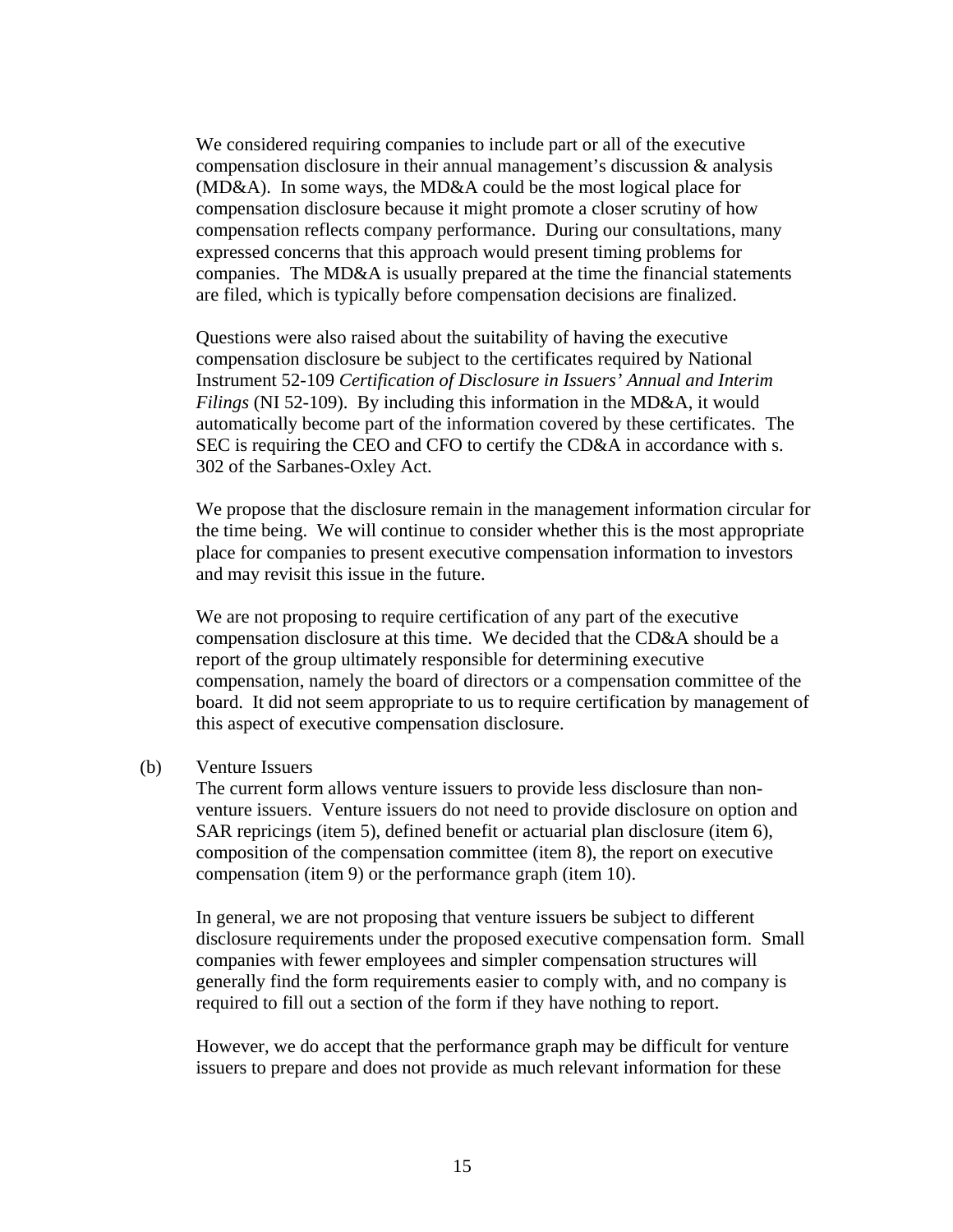companies. Accordingly, the proposed executive compensation form does not include this requirement for venture issuers.

 We also indicate in the proposed executive compensation form that if a company's process for determining executive compensation is very simple, then this should be made clear in the CD&A. In this case, a company may not have anything to discuss for some of the listed items in the CD&A. Venture issuers that have relatively straightforward compensation structures may find that their CD&A disclosure is focused on just a few key elements.

The SEC has exempted small business issuers from providing some of the information required by the SEC rule. For example, the SEC will only require compensation disclosure for the principal chief executive officer and principal financial officer plus one other executive for these issuers, instead of a possible five executives.

#### (c) Performance metric

We considered requiring a standardized measure of how executive compensation relates to company performance. For example, an increase in the CEO's compensation in a defined period could be compared graphically to the increase in the company's stock price over that period or to the increase in total return on equity. Alternatively, these measures could be adjusted to highlight the difference between the company's performance and that of its industry group.

However, we thought it would be difficult to devise a single performance measurement tool that would yield relevant information for all companies. As a result, we are not proposing disclosure of any specific performance calculation.

#### **Specific request for comment**

- 22. Do you agree that executive compensation disclosure should remain in the management information circular? Would moving it to another disclosure document provide a clearer link between pay and performance?
- 23. Are there elements of compensation disclosure that are not relevant to venture issuers and that they should not be required to provide? For example, should we allow venture issuers to disclose compensation for a smaller group of executives as the SEC has done?
- 24. Are there other specific elements of the requirements that are not relevant for venture issuers?
- 25. Would the prescription of a performance measurement tool provide useful information on the link between pay and performance?

### **Transition and other amendments**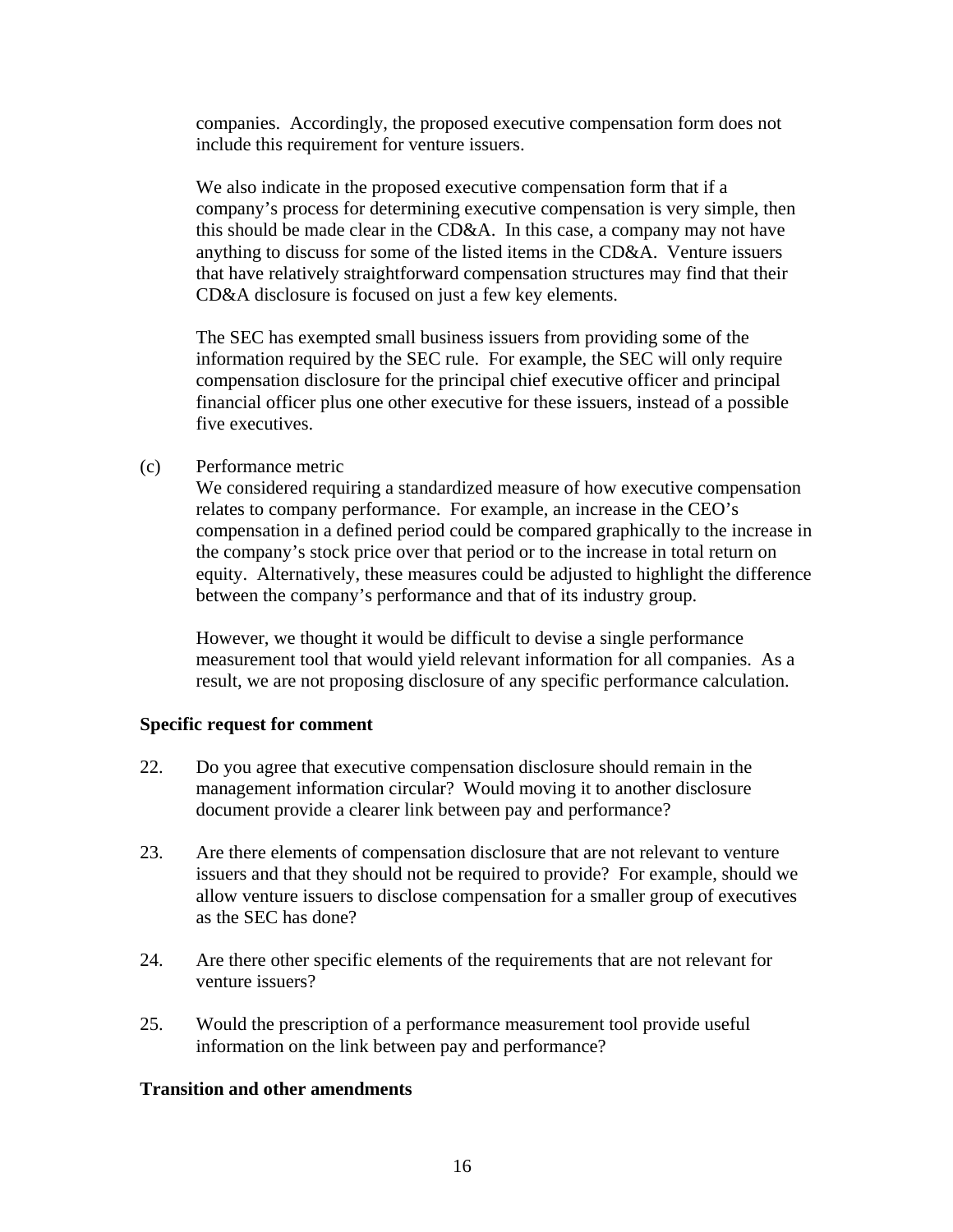We plan to amend Part 14 – Effective Date and Transition of NI 51-102 to add a provision relating to the repeal and substitution of the current form with the proposed executive compensation form.

We intend the proposed executive compensation form to be in effect at the end of 2007 and will require companies to comply with the new form for financial years ending on or after December 31, 2007. Given the length of our comment process, we feel companies will have enough time to consider these changes and prepare for the proposed executive compensation form.

We are also adding a provision to Part 11 of NI 51-102. This new section will require venture issuers that do not send a management information circular to securityholders to file a completed Form 51-102F6 within 140 days of the company's financial year-end. Currently, non-venture issuers that do not send an information circular to securityholders are required to provide executive compensation information in the annual information form. As venture issuers are not required to file an annual information form, some do not provide executive compensation disclosure. We have added this provision to ensure that all reporting issuers provide executive compensation disclosure at least once a year.

# **Specific Request for Comment**

26. Do you think the suggested timeline will give companies enough time to implement these proposed disclosure requirements?

# **Alternatives considered**

We considered leaving the current requirements as they are. However, the current form was created more than 12 years ago and does not fully capture recent developments in executive compensation practices.

### **Unpublished materials**

We did not rely on any significant unpublished study or other written materials in drafting the proposed form.

### **B. ADDITIONAL AMENDMENTS TO NI 51-102, FORM 51-102F2 AND FORM 51-102F5 AND CONSEQUENTIAL AMENDMENTS TO MULTILATERAL INSTRUMENT 52-110 AND NATIONAL INSTRUMENT 58-101**

### **Introduction**

The CSA is also publishing for comment proposed amendments to National Instrument 51-102 Continuous Disclosure Obligations (NI 51-102) and to Forms 51-102F2 *Annual Information Form* and 51-102F5 *Information Circular*.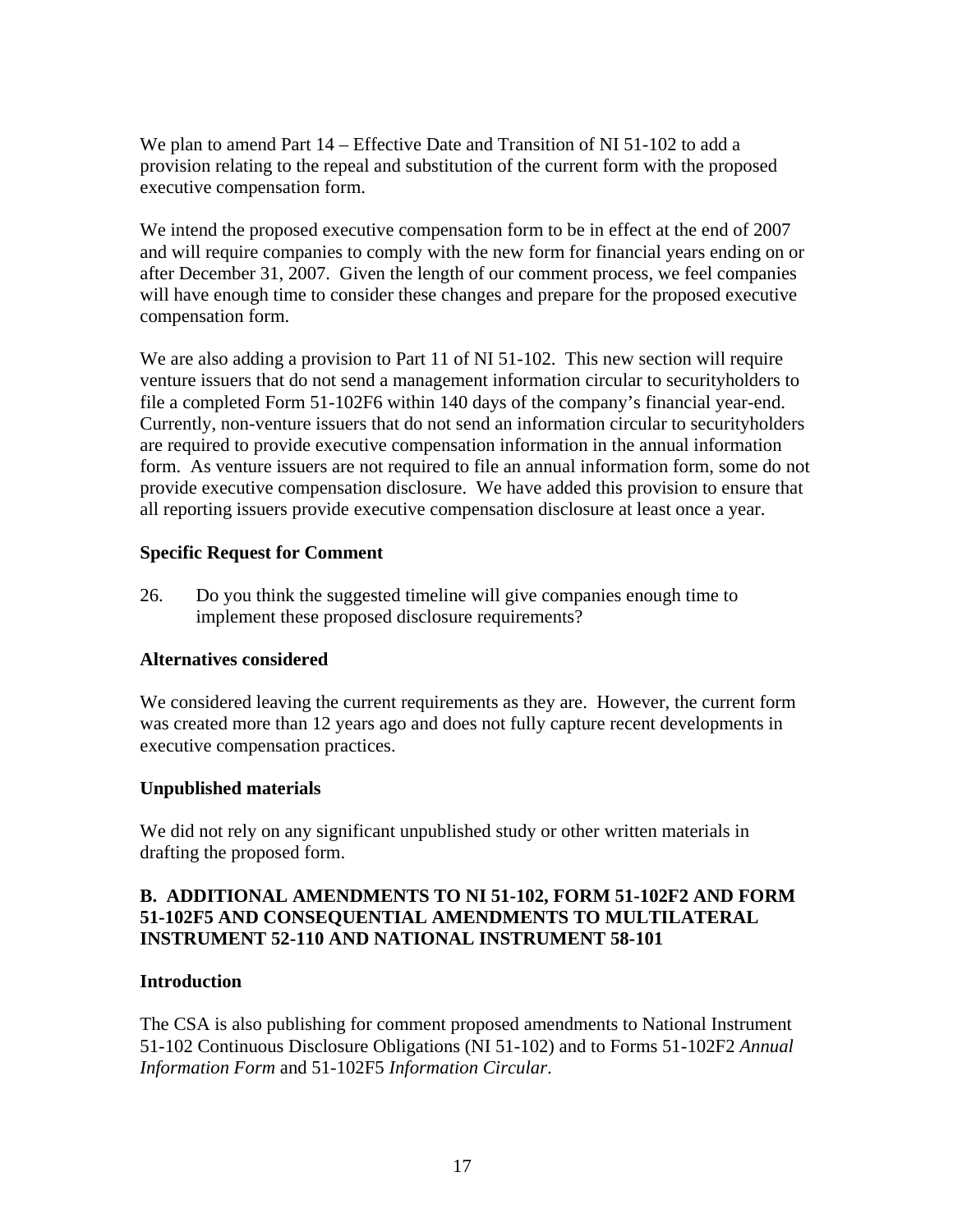We are publishing proposed amending instruments for NI 51-102 in Appendix A, and Forms 51-102F2 and 51-102F5 in Appendix C. We are publishing proposed amending instruments for consequential amendments to Multilateral Instrument 52-110 *Audit Committees* and National Instrument 58-101 *Disclosure of Corporate Governance Practices* in Appendix D. You can also find the proposed amendments on websites of CSA members.

# **Background**

On October 13, 2006 we published notice of adoption of amendments to NI 51-102, its related forms and companion policy and related instruments and these came into force on December 29, 2006. The proposed amendments in this notice are in addition to the amendments published on October 13, 2006.

# **Substance and Purpose and Summary of the Proposed Amendments**

The amendments we are publishing for comment would

- amend the definition of *venture issuer* to remove large debt-only issuers from the definition,
- reduce the requirement for directors, executive officers and significant shareholders to disclose cease trade and similar orders issued against other companies they were involved with.
- 1. Definition of venture issuer

NI 51-102 distinguishes between venture issuers and issuers that are not venture issuers for some requirements. For example, venture issuers do not have to file annual information forms and have longer to file their financial statements than issuers that are not venture issuers. Currently, there is no specific classification system for debt-only issuers; they are classified, using the same criteria as equity issuers, as either venture or non-venture on the basis of their exchange listing.

The policy rationale for the venture issuer definition was to recognize the disproportionate burden of complying with continuous disclosure obligations on smaller issuers. We recognize that the definition results in some large issuers that are only listed on the TSX Venture Exchange being classified as venture issuers while small issuers listed on the Toronto Stock Exchange are classified as non-venture issuers. Despite these anomalies, we determined that the exchange-listing criterion was the preferred approach as it provided the market with a test that was easily applied and transparent.

Most debt-only issuers do not list their debt on any exchanges and so are currently venture issuers. However, some debt-only issuers have foreign-listed debt, and so are not venture issuers. Debt-only issuers that list their securities on foreign exchanges generally do so to satisfy certain "legal for life" requirements in Europe. Those issuers are not fundamentally different from debt-only issuers that do not offer or list their securities in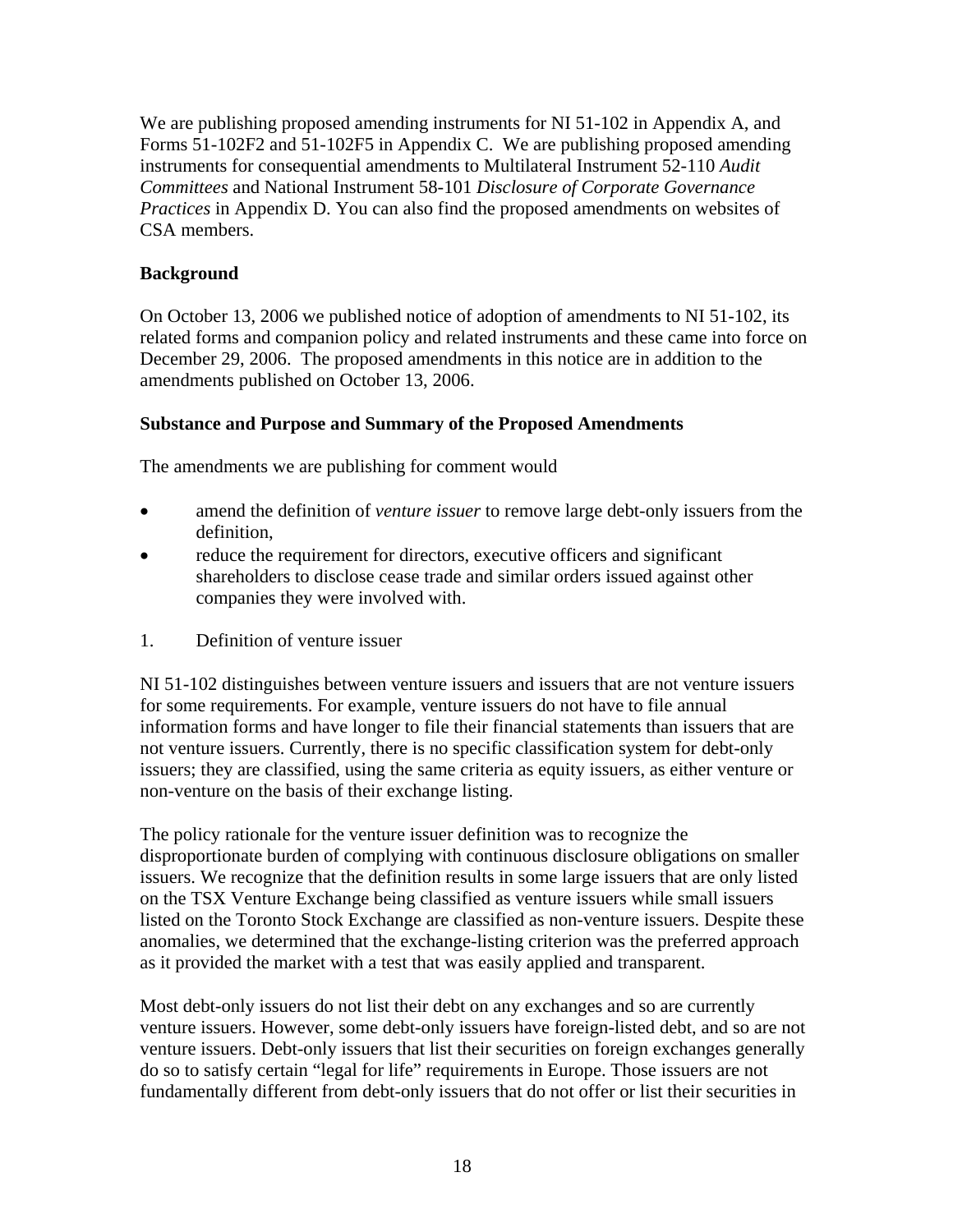Europe. As is the case with equity issuers, there is a difference in treatment between debtonly issuers as they are not treated the same under NI 51-102.

After studying the profile of debt-only reporting issuers in Canada, we realized that most are extremely large issuers – with almost all of them having net assets of over \$500,000,000. Given their size, categorizing them all as venture issuers would not be consistent with the policy rationale behind the definition.

Given the current composition of debt-only issuers and the fact that an exchange listing does not appear to be an appropriate test for size for debt-only issuers, we propose to amend the definition of venture issuers to remove debt-only issuers with total assets of over \$25 million from the definition. This would result in large debt-only issuers being classified as non-venture issuers.

The proposed amendment to the definition also does not apply to issuers of debt securities that are asset-backed securities as defined in NI 51-102. Asset-backed securities that are pay-through securities typically evidence limited-recourse, secured debt obligations of the issuer. Issuers of asset-backed securities that are pay-through securities are debt-only issuers. Other issuers of asset-backed securities, however, issue pass-through securities that typically evidence undivided co-ownership interests in a pool of commercial mortgage loans and accordingly do not represent debt obligations of the issuer. Issuers of asset-backed securities that are pass-through securities are not debtonly issuers. We are monitoring the implementation of new requirements for issuers of asset-backed securities in the United States and are considering developing certain rules for issuers of asset-backed securities in Canada. While we are considering this, we are proposing that all issuers of asset-backed securities that are not listed would remain as venture issuers.

# 2. Disclosure of Cease Trade Orders

The proposed amendment to the requirement to disclose cease trade and similar orders would reduce the disclosure required in annual information forms and information circulars. Currently, directors, executive officers and significant shareholders must disclose if, during the past 10 years, they were directors or executive officers of an issuer that was subject to a cease trade or similar order, while that order was outstanding. It has been argued that the current disclosure requirement captures too many individuals to be useful and does not have regard to the individuals' role in the issuer's default that led to the imposition of a cease trade order or to the individuals' ability to cause the issuer to remedy the default. It has also been argued that the current disclosure requirement may result in an inappropriate stigma that may discourage individuals from joining boards of directors where the issuer is or may go into default.

The proposed amendments would

- eliminate the disclosure requirement for significant shareholders
- reduce the disclosure from the previous 10 years to the previous 5 years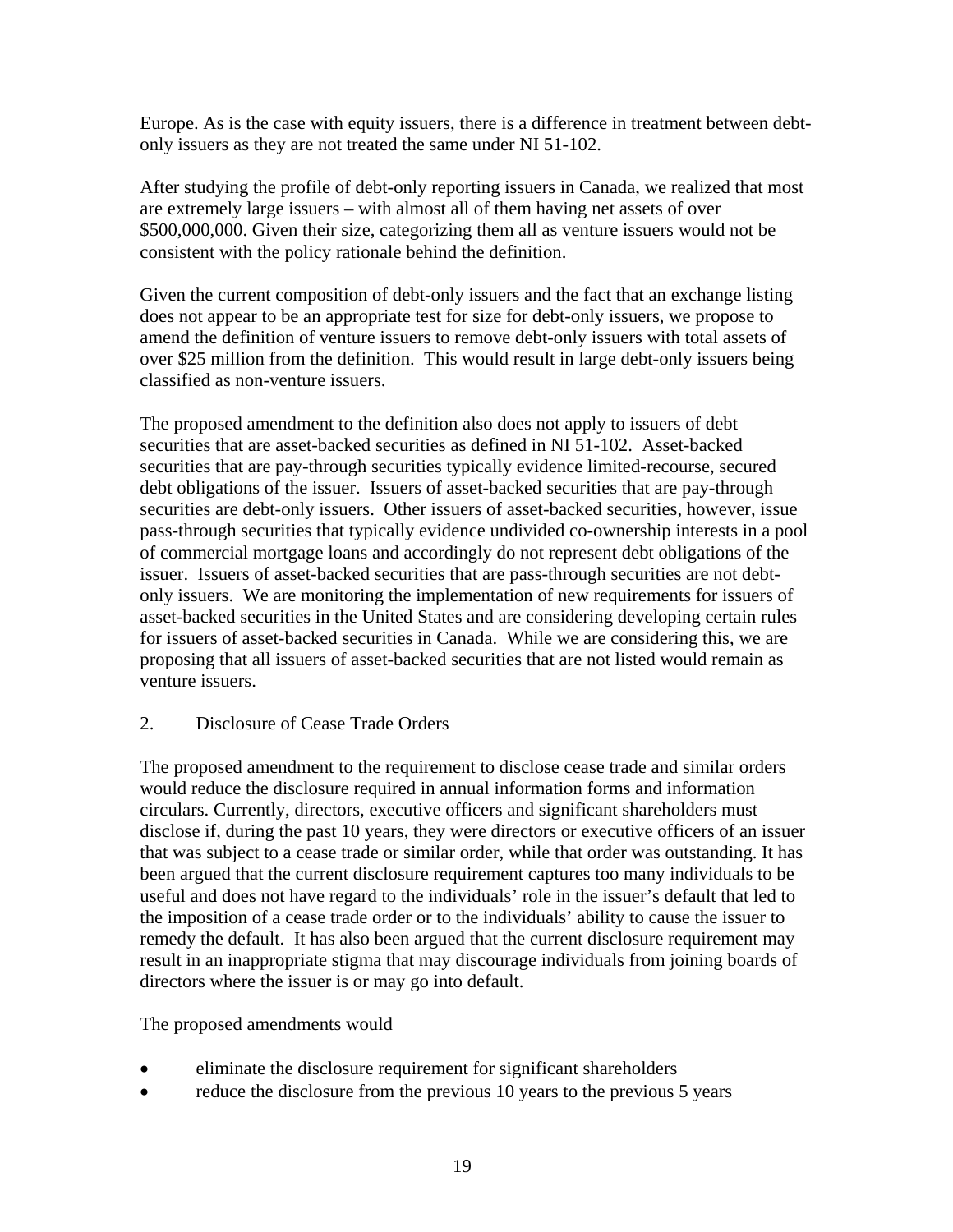require the disclosure only for directors and executive officers who were directors, Chief Executive Officers or Chief Financial Officers of an issuer when a cease trade or similar order was actually issued, or when the event occurred that led to the order being issued.

# **Report of Voting Results**

In addition to the two amendments above, we are also seeking comment on the content of the report of voting results required by section 11.3 of NI 51-102. Currently non-venture issuers that conduct a vote by ballot are required to report the number or percentage of votes cast for, against or withheld from the vote. For a vote that is not conducted by ballot (i.e. it is conducted by a show of hands), issuers are required to disclose only a description of the matter voted upon and the outcome of the vote, and not the results of the voting instructions contained in the proxies submitted to the issuer prior to the meeting.

The Alberta Securities Commission questions the relevancy of this information and in any event is of the view that an additional requirement for issuers to report voting results of proxies received when a vote is by show of hands is unnecessary given the rights of shareholders and proxyholders under statutes to demand a vote by ballot and thereby trigger full reporting of voting results under the existing regime.

Regulators in some jurisdictions think that disclosure of the results of the proxies (in particular, the number of shares "withheld from voting") will provide useful information for investors and greater transparency and will improve the board's accountability to shareholders. Because shareholders who attend a meeting in person need not submit a proxy in advance, the results of the proxies received would not include the votes of any shareholder who attended the meeting and voted in a show of hands. However, our research shows that the majority of shareholders who wish to vote submit their votes by proxy.

Therefore, we are seeking comment on whether the issuer should also disclose the results of the proxies received for each matter voted upon, even if the vote is not conducted by ballot. Would disclosing this additional information about the results of proxies provide a benefit to shareholders? Does the potential discrepancy between proxies received and actual votes cast by show of hands impact the usefulness of the information?

### **Alternatives considered**

We considered making all debt-only issuers venture issuers, or maintaining the status quo. We rejected both those options.

With respect to the cease-trade order disclosure, we considered eliminating the disclosure, rather than reducing it. We rejected this option, as we feel that the disclosure provides important background about a reporting issuer's directors and executive officers.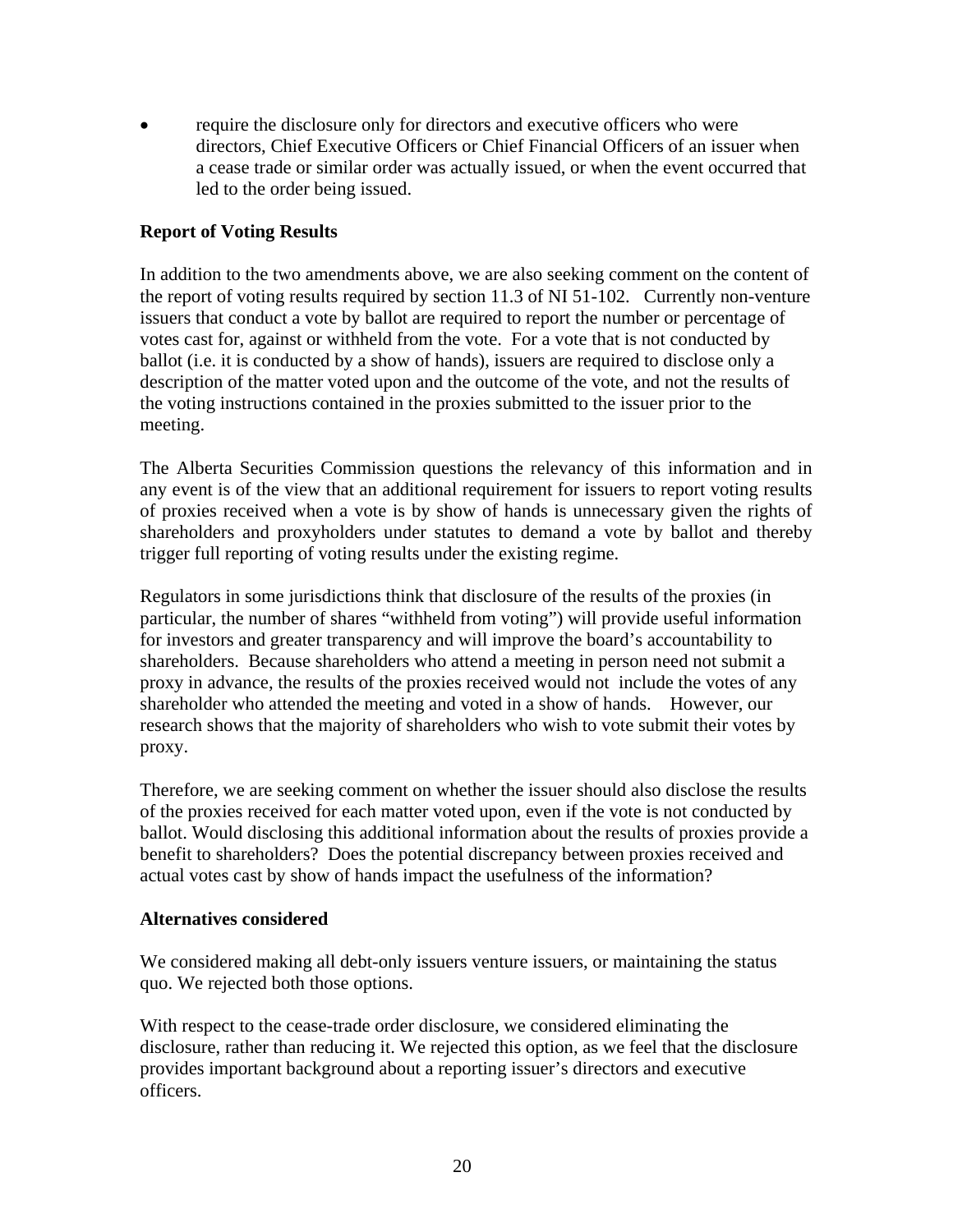### **Anticipated costs and benefits**

Making all debt-only issuers non-venture issuers may result in some increased costs to those issuers that are currently venture issuers. The primary increased cost would be from the accelerated filing deadlines for financial statements and MD&A. We believe the costs will not be overly burdensome to debt-only issuers, and will make their treatment under NI 51-102 consistent with other large issuers.

The proposed amendments to the Forms to reduce the cease trade order disclosure will reduce disclosure costs to issuers.

# **Related amendments**

We propose to amend Multilateral Instrument 52-110 *Audit Committees* and National Instrument 58-101 *Disclosure of Corporate Governance Practices* to reflect (i) the proposed change to the definition of venture issuer to remove all debt-only issuers from the definition and (ii) the change, which we previously made to NI 51-102, to the definition of venture issuer to include issuers whose securities are listed on the Alternative Investment Market of the London Stock Exchange and the PLUS markets (formerly known as OFEX) operated by PLUS Markets Group plc. Those amendments are set out in Appendix D. We are also revising the definition of venture issuer in NI 51- 102 to reflect the recent change of name of OFEX (see Appendix A).

# **Local amendments**

We propose to amend Form 41-501F1 *Information Required in a Prospectus* of Ontario Securities Commission Rule 41-501 *General Prospectus Requirements* to make corresponding changes with respect to disclosure of cease trade orders. Those amendments are set out in Appendix E. Please see OSC's website at [www.osc.gov.on.ca.](http://www.osc.gov.on.ca/)

# **Unpublished materials**

In proposing amendments to NI 51-102 and the Forms 51-102F2 and 51-102F5, we have not relied on any significant unpublished study, report, or other written materials.

# **Authority for Amendments – Ontario**

Appendix F sets out the provisions of the *Securities Act* (Ontario) which provide the Ontario Securities Commission with authority to make the amendments described in Parts A and B of this Notice.

### **Comments on Parts A and B of the Notice**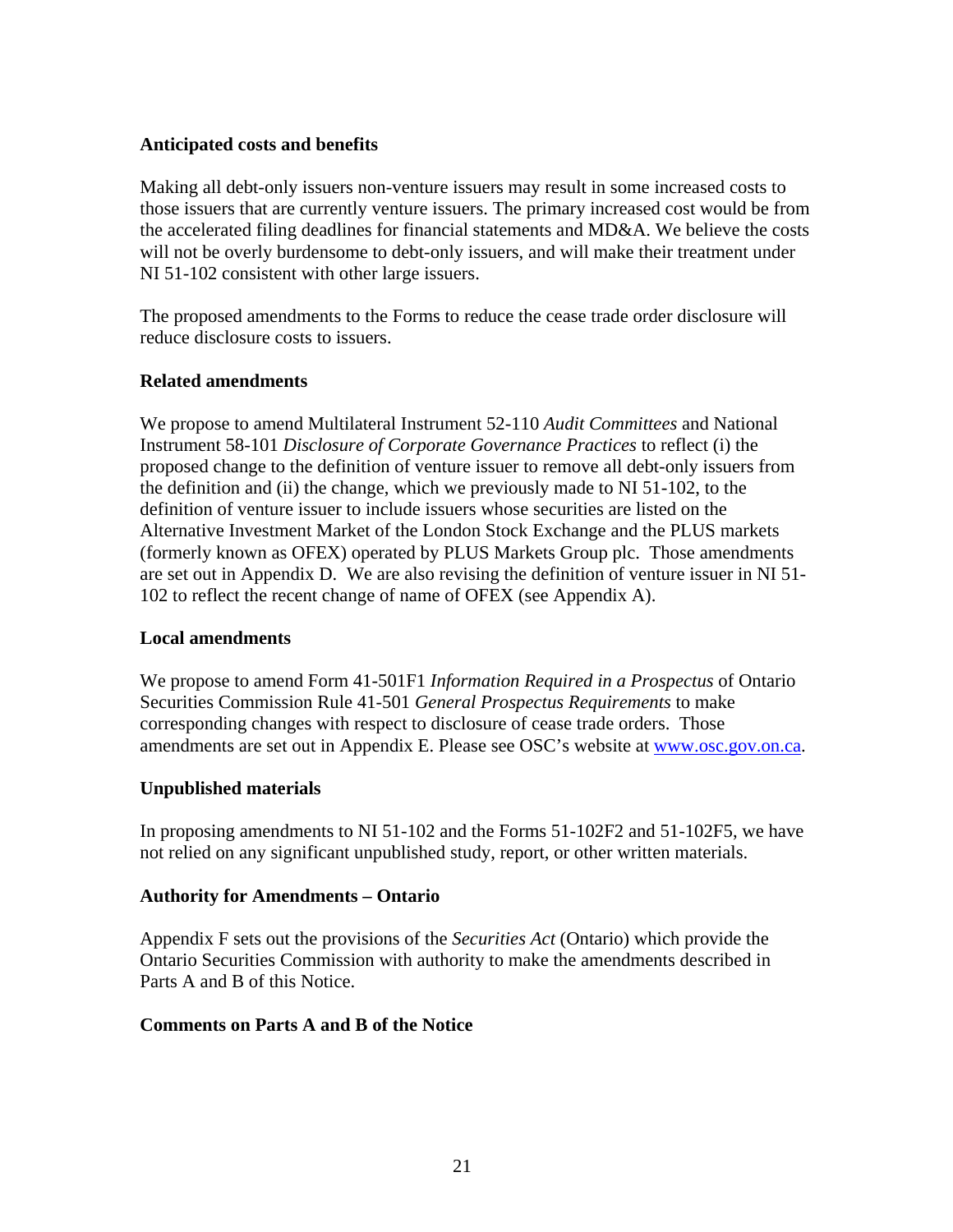We request your comments on the materials outlined above. Please provide your comments by June 30, 2007. Address your submissions to all of the CSA member commissions.

Please deliver your comments to the addresses below. Your comments will be distributed to the other participating CSA members.

John Stevenson, Secretary Ontario Securities Commission 20 Queen Street West Suite 1900, Box 55 Toronto, Ontario M5H 3S8 Fax: (416) 593-2318 E-mail: jstevenson@osc.gov.on.ca

Anne-Marie Beaudoin, Directrice du secrétariat Autorité des marchés financiers Tour de la Bourse 800, square Victoria C.P.  $246, 22^e$  étage Montréal, Québec, H4Z 1G3 Fax: (514) 864-6381 E-mail: consultation-en-cours@lautorite.com

If you do not submit your comments by e-mail, a diskette containing the submissions in Word should also be provided.

We cannot keep submissions confidential because securities legislation in certain provinces requires that a summary of the written comments received during the comment period be published.

#### **Questions**

Please refer your questions to any of the people listed below:

Andrew Richardson Deputy Director, Corporate Finance British Columbia Securities Commission (604) 899-6730 (800) 373-6393 (toll free in B.C. and Alberta) arichardson@bcsc.bc.ca